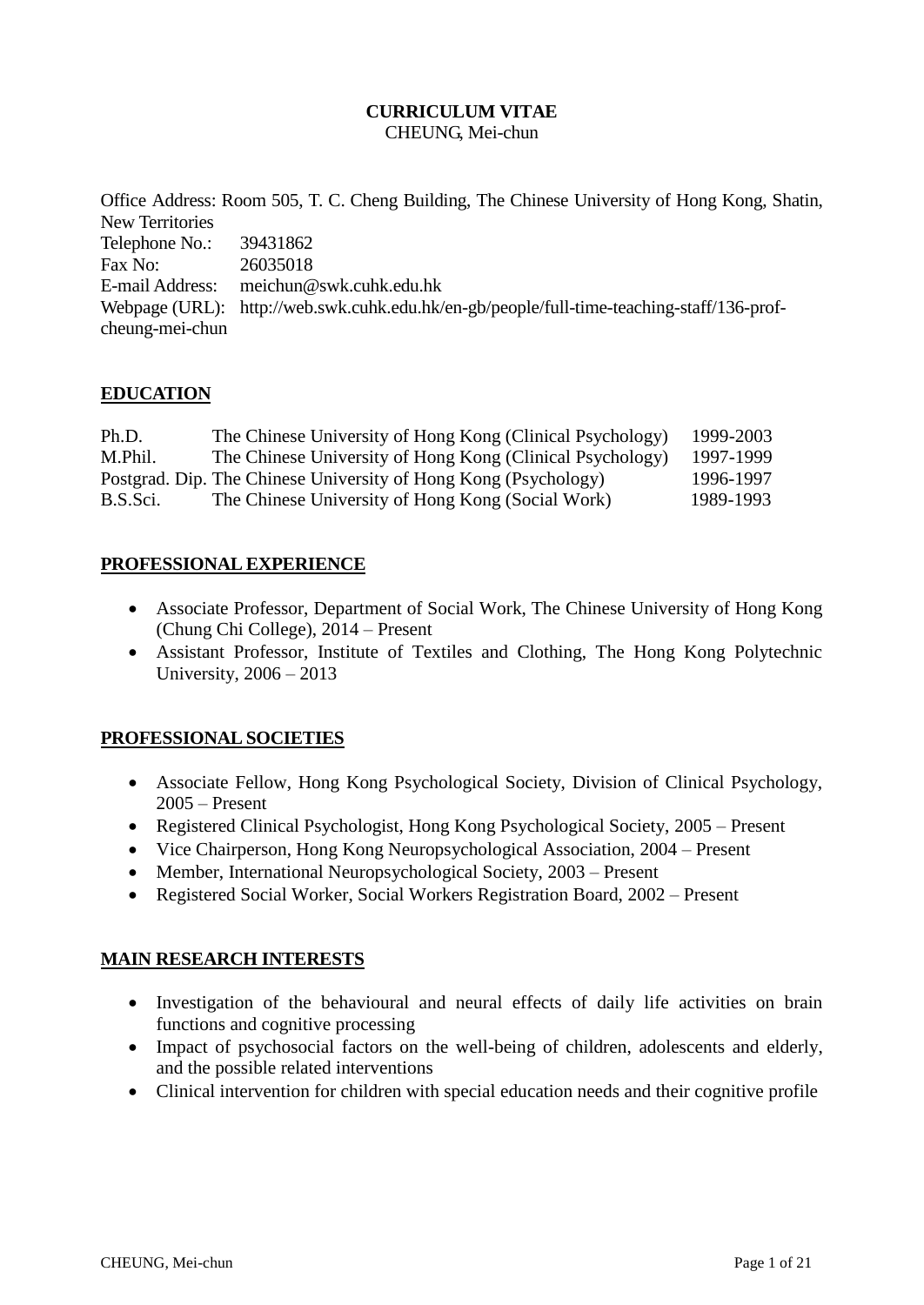## **LIST OF RESEARCH OUTPUTS OR CREATIVE WORKS**

#### **Summary**

| Publications in refereed journals:                   | 60                            |
|------------------------------------------------------|-------------------------------|
| Conference papers/presentations:                     | 58                            |
| Invited book chapters:                               | 8                             |
| Book authored:                                       |                               |
| Citations $(1998 – 2019, excluding self-citations):$ | 1035 (Source: Web of Science) |
|                                                      | 1186 (Source: Scopus)         |
|                                                      | 2762 (Source: Google Scholar) |
| h index:                                             | 16 (Source: Web of Science)   |
|                                                      | 16 (Source: Scopus)           |
|                                                      | 21 (Source: Google Scholar)   |
|                                                      |                               |

# *Refereed Publications*

Journal papers

- 1) **Cheung, M.C.,** Law, D., Yip, J. & Wong, C.W.Y. (2019). Emotional Responses to Visual Art and Commercial Stimuli: Implications for Creativity and Aesthetics. *Frontiers in Psychology, 10*:14.<http://doi.org/10.3389/fpsyg.2019.00014>
- 2) Kwok, G., Yip, J., Yick, K.L., **Cheung, M.C.**, Tse, C. Y., Ng, S.P., Luximon, A., & Chan, A.T.S. (2017). Postural Screening for Adolescent Idiopathic Scoliosis with Infrared Thermography. *Scientific Reports*, *7*, Article number: 14431. <https://www.nature.com/articles/s41598-017-14556-w>
- 3) [Chan, A.S.](http://apps.webofknowledge.com/DaisyOneClickSearch.do?product=WOS&search_mode=DaisyOneClickSearch&colName=WOS&SID=P1FFyu2NZR3ArrrXl8Z&author_name=Chan,%20AS&dais_id=2006545165&excludeEventConfig=ExcludeIfFromFullRecPage), [Cheung, W.K.](http://apps.webofknowledge.com/DaisyOneClickSearch.do?product=WOS&search_mode=DaisyOneClickSearch&colName=WOS&SID=P1FFyu2NZR3ArrrXl8Z&author_name=Cheung,%20WK&dais_id=2006551461&excludeEventConfig=ExcludeIfFromFullRecPage), [Yeung, M.K.](http://apps.webofknowledge.com/DaisyOneClickSearch.do?product=WOS&search_mode=DaisyOneClickSearch&colName=WOS&SID=P1FFyu2NZR3ArrrXl8Z&author_name=Yeung,%20MK&dais_id=2006865735&excludeEventConfig=ExcludeIfFromFullRecPage), [Woo, J.](http://apps.webofknowledge.com/DaisyOneClickSearch.do?product=WOS&search_mode=DaisyOneClickSearch&colName=WOS&SID=P1FFyu2NZR3ArrrXl8Z&author_name=Woo,%20J&dais_id=1000901351&excludeEventConfig=ExcludeIfFromFullRecPage), [Kwok, T.](http://apps.webofknowledge.com/DaisyOneClickSearch.do?product=WOS&search_mode=DaisyOneClickSearch&colName=WOS&SID=P1FFyu2NZR3ArrrXl8Z&author_name=Kwok,%20T&dais_id=1000634030&excludeEventConfig=ExcludeIfFromFullRecPage), [Shum, D.H.K.](http://apps.webofknowledge.com/DaisyOneClickSearch.do?product=WOS&search_mode=DaisyOneClickSearch&colName=WOS&SID=P1FFyu2NZR3ArrrXl8Z&author_name=Shum,%20DHK&dais_id=2006798554&excludeEventConfig=ExcludeIfFromFullRecPage), Yu, R., & **Cheung, M.C.** (2017). A Chinese Chan-based Mind-Body Intervention Improves Memory of Older Adults. *Frontiers in Aging Neuroscience, 9*, 190. <https://doi.org/10.3389/fnagi.2017.00190>
- 4) **Cheung, M.C.**, Chan, A.S., Liu, Y., Law, D., Wong, C.W.Y. (2017). Music training is associated with cortical synchronization reflected in EEG coherence during memory encoding. *PLoS ONE. 12*(3): e0174906. [https://doi.org/10.1371/journal.pone.0174906.](https://doi.org/10.1371/journal.pone.0174906)
- 5) Law, D., **Cheung, M.C.,** Yip, J., Yick, K.L., Wong, C. (2016). Scoliosis brace design: influence of visual aesthetics on user acceptance and compliance. *Ergonomics*, *60*, 876-886. <http://dx.doi.org/10.1080/00140139.2016.1227093>
- 6) Chan, A.S., Sze, S., **Cheung, M.C.**, & Han, Y. (2016). Development and Application of Neuropsychology in Hong Kong: Implications of its Value and Future Advancement. *Clinical Neuropsychologist, 30*(8), 1236-1251. <https://doi.org/10.1080/13854046.2016.1196732>
- 7) Kwok, G., Yip, J., **Cheung, M.C.,** & Yick, K.L. (2015). Evaluation of Myoelectric Activity of Paraspinal Muscles in Adolescents with Idiopathic Scoliosis during Habitual Standing and Sitting. *BioMed Research International*, Article ID 958450, 9 pages <http://dx.doi.org/10.1155/2015/958450>
- 8) **Cheung, M.C.**, Chan, A.S., & Yip, J. (2015). Microcurrent stimulation at Shenmen acupoint facilitates EEG associated with sleepiness and positive mood: A randomized controlled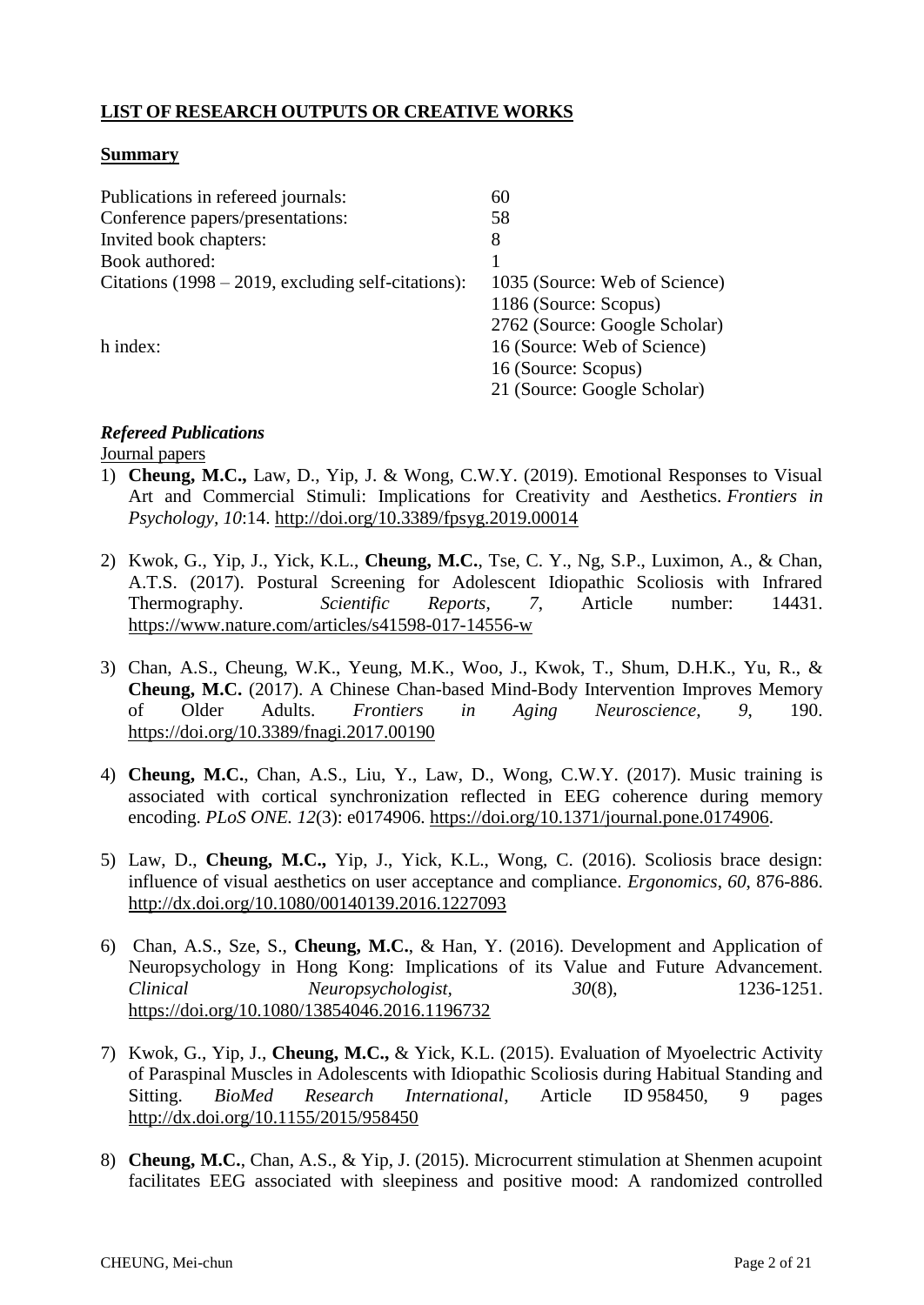electrophysiological study. *Evidence-Based Complementary and Alternative Medicine,* Article ID 182837, 11 pages.<http://dx.doi.org/10.1155/2015/182837>

- 9) **Cheung, M.C**., Law, D., Yip, J. (2014). Evaluating aesthetic experience through personalappearance styles: a behavioral and electrophysiological study. *PLoS ONE 9*(12): e115112. <https://doi.org/10.1371/journal.pone.0115112>
- 10) **Cheung, M.C.**, Chan, A.S, Han, Y.M.Y., & Sze, S.L. (2014). Brain activity during resting state in relation to academic performance: evidence of neural efficiency. *Journal of Psychophysiology, 28,* 47-53.
- 11) Yip, J., Liu, L., Wong, K., Leung, P.H.M., Yuen, C.M., **Cheung, M.C.** (2014). Investigation of antifungal and antibacterial effects of fabric padded with highly stable selenium nanoparticles. *Journal of Applied Polymer Science, 131*, 40728, 8 pages, DOI: 10.1002/app.40728.
- 12) Law, D., Yip, J., Wong, C., & **Cheung, M.C.** (2013). Enhancing the process of idea generation in Hong Kong Chinese university students: The Fashion Visual Merchandising experience. *Art, Design & Communication in Higher Education, 12,* 101–119*. (Contribution: 20%)*
- 13) **Cheung, M.C.**, Chan, A.S, Han, Y.M.Y., Sze, S.L., & Fan, N.H. (2013). Differential effects of Chinese women's sexual self-schema on responses to sex appeal in advertising. *Journal of Promotion Management, 19,* 373-391. **(***Contribution: 70%)*
- 14) Chan, A.S., Han, Y. M. Y., Sze, S. L., Wong, Q.Y., **Cheung, M.C.** (2013). A randomized controlled neurophysiological study of a Chinese Chan-based mind-body intervention in patients with major depressive disorder. *Evidence-Based Complementary and Alternative Medicine,* Article ID 812096, 12 pages, doi:10.1155/2013/812096.
- 15) Chan, A.S., Sze, S. L., Siu, N.Y., Lau, E.M., **Cheung, M.C.** (2013). A Chinese Mind-body exercise improves self-control of children with Autism: A randomized controlled trial. *PLoS ONE, 8*(7): e68184. doi:10/1371/journal.pone.0068184.
- 16) Han, Y. M. Y., Chan, A.S., Sze, S.L., **Cheung, M.C.**, Wong, C.K., Lam, J.M.K., & Poon, P.M.K. (2013). Altered immune function associated with disordered neural connectivity and executive dysfunctions: A neurophysiological study on children with autism spectrum disorders. *Research in Autism Spectrum Disorders, 7,* 662-674.
- 17) Chan, A.S., Wong, Q. Y., Sze, S. L., Kwong, P. P. K., Han, Y. M. Y., **Cheung, M.C.** (2012). A Chinese *Chan*-based mind-body intervention for patients with depression. *Journal of Affective Disorders, 142,* 283-289.
- 18) Chan, A.S., Sze, S. L., Han, Y. M. Y., **Cheung, M.C.** (2012). A Chan dietary intervention enhances executive functions and anterior cingulate activity in Autism Spectrum Disorders: A randomized controlled trial. *Evidence-Based Complementary and Alternative Medicine,* Article ID 262136, 11 pages, doi:10.1155/2012/262136.
- 19) Chan, A.S., Wong, Q.Y., Sze, S. L., Kwong, P. P. K., Han, Y. M. Y., **Cheung, M.C.** (2012). A Chinese Chan-based mind-body intervention improves sleep on patients with depression: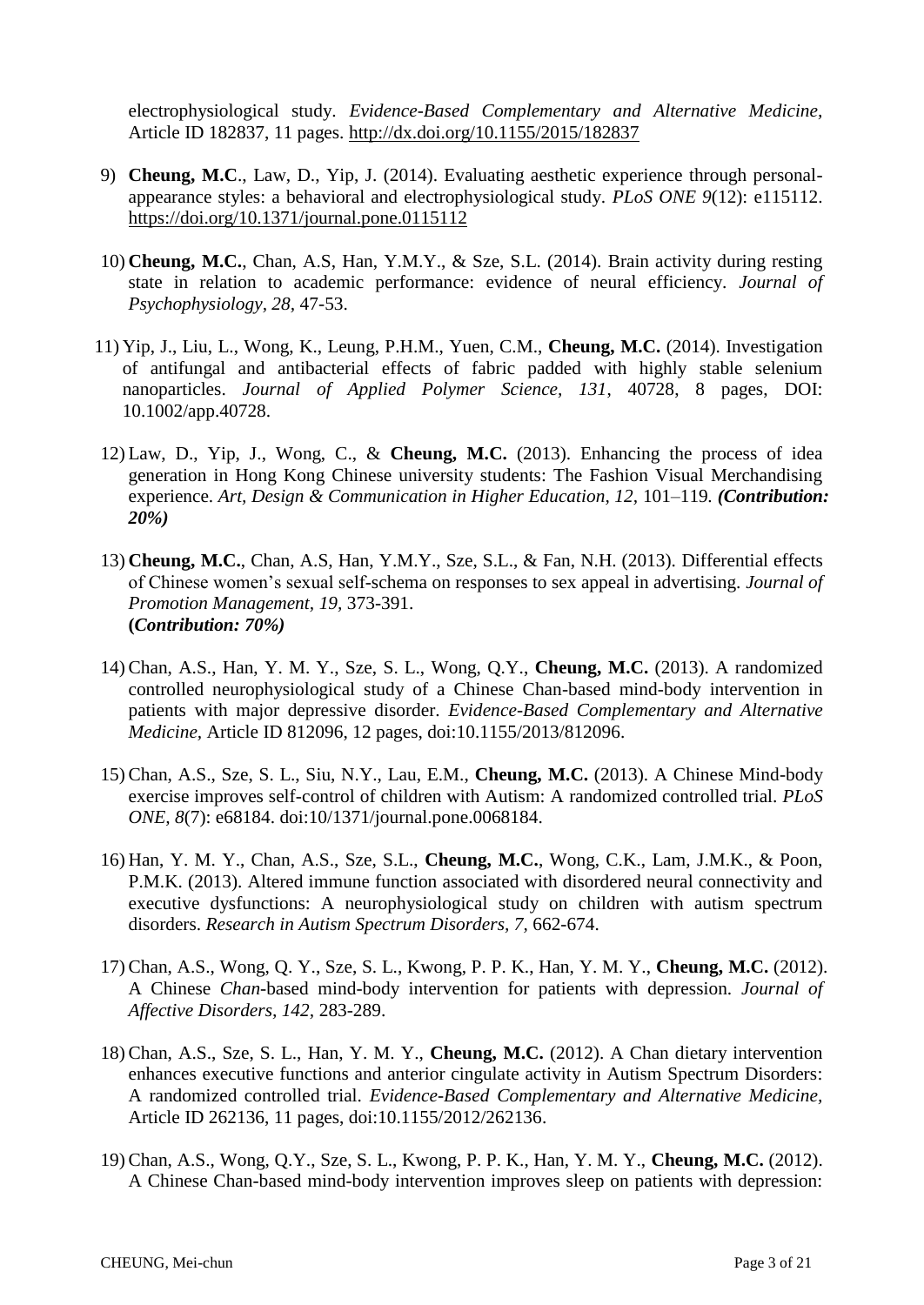A randomized controlled trial. *The Scientific World Journal*, Article ID 235206, 10 pages, doi:10.1100/2012/235206.

- 20) Chan, A. S., Sze, S.L., **Cheung, M.C.**, Han, Y.M.Y., Leung, W.W. M., Shi, D. (2011). *Dejian* Mind-Body Intervention improves the cognitive functions of a child with Autism. *Evidence-Based Complementary and Alternative Medicine,* Article ID 549254, 7 pages, doi:10.1155/2011/549254*.*
- 21) Chan, A. S., **Cheung, M.C.,** Sze, S.L., Leung, W.W. & Shi, D. (2011). An herbal nasal drop enhanced frontal and anterior cingulate cortex activity. *Evidence-Based Complementary and Alternative Medicine,* Article ID 543648, 8 pages, doi:10.1093/ecam/nep198.
- 22) Chan, A. S., **Cheung, M.C.,** Tsui, W.J., Sze, S.L., & Shi, D. (2011). *Dejian* Mind-Body Intervention on depressive mood of community-dwelling adults: A randomized controlled trial. *Evidence-Based Complementary and Alternative Medicine*, Article ID 473961, 8 pages, doi:10.1093/ecam/nep043.
- 23) Han, Y. M. Y., Leung, W.W., Wong, C.K., Lam, J.M.K., **Cheung, M.C.**, & Chan, A.S. (2011). Lymphocyte subset alterations related to executive function deficits and repetitive stereotyped behavior in Autism. *Research in Autism Spectrum Disorders, 5,* 486-494.
- 24) Chan, A. S., Han, Y. M.Y., Sze, S.L., **Cheung, M.C.**, Leung, W.W., Chan, R. C., & To, C. Y. (2011). Disordered connectivity associated with memory deficits in children with Autism Spectrum Disorders. *Research in Autism Spectrum Disorders, 5,* 237-245.
- 25) Chan, A. S., Han, Y. M.Y., Leung, W.W., Leung, C., Wong, V.C., & **Cheung, M.C.** (2011). Abnormalities in the anterior cingulate cortex associated with attentional and inhibitory control deficits: A neurophysiological study on children with Autism Spectrum Disorders. *Research in Autism Spectrum Disorders, 5,* 254-266*.*
- 26) Chan, A. S., **Cheung, M.C.**, Sze, S. L., & Shi, D. (2011). Shaolin Dan Tian breathing fosters relaxed and attentive mind: A randomized controlled neuroelectrophysiological study. *Evidence-Based Complementary and Alternative Medicine,* Article ID 180704, 11 pages, doi:10.1155/2011/180704.
- 27) **Cheung, M.C.,** Chan, A.S., & Sze, S.L. (2010). Electrophysiological correlates of brand names. *Neuroscience Letters*, *485*, 178-182.
- 28) **Cheung, M.C.,** Chan, A.S., Sze, S. L., Leung, W.W., & To, C.Y. (2010). Verbal memory deficits in relation to organization strategy in high- and low-functioning autistic children. *Research in Autism Spectrum Disorders, 4,* 764-771.
- 29) **Cheung, M.C.**, & Chan, A.S., (2010). fMRI activation associated with brand names: A category of proper nouns. *Clinical Neurophysiology, 121,* S210.
- 30) **Cheung, M.C.**, & Chan, A.S., (2010). Change in EEG activity associated with positive mood change after cutaneous stimulation over Shenmen. *Clinical Neurophysiology, 121,* S245.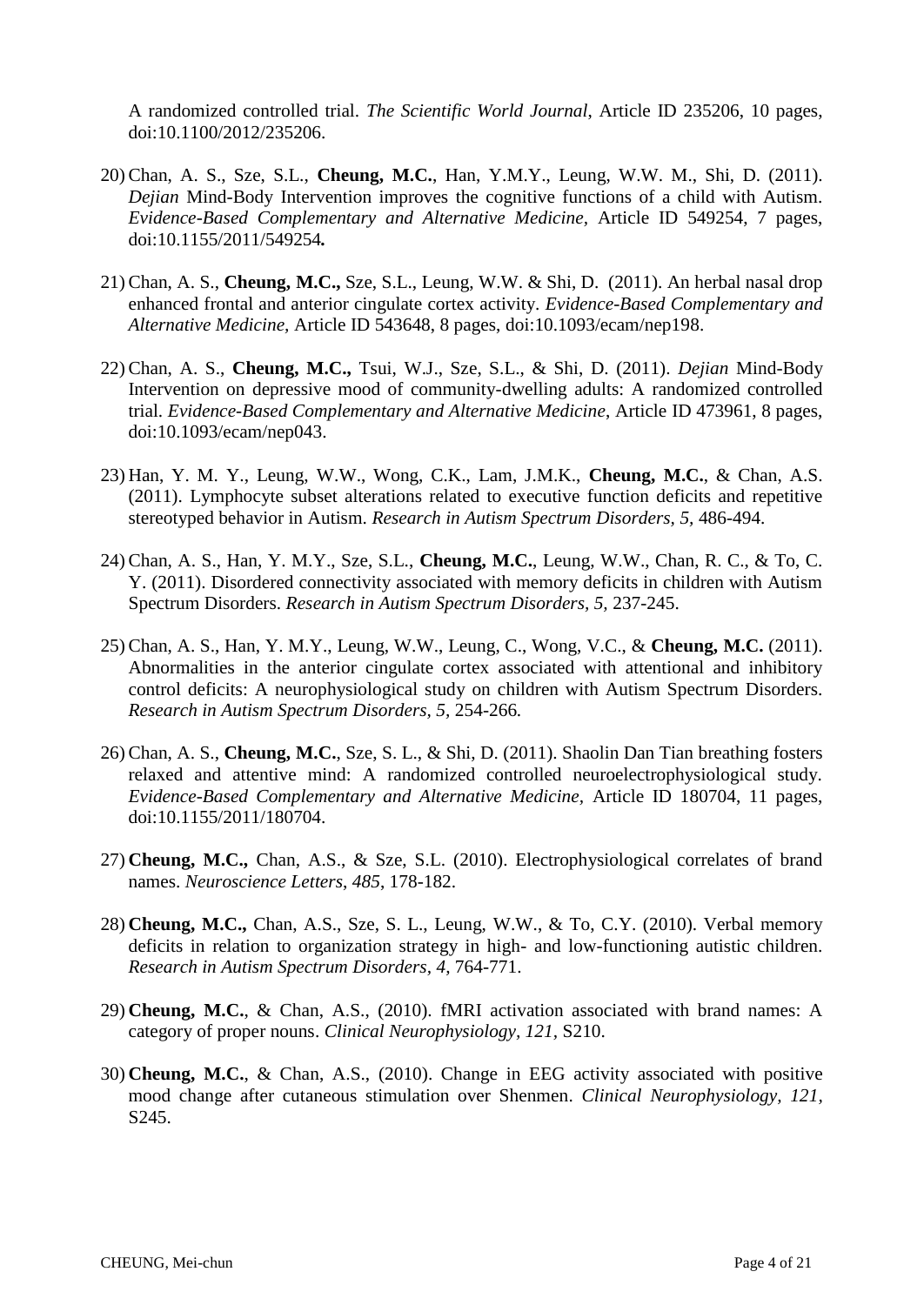- 31) **Cheung, M.C**., Chan, A.S., Wu, J., & Sze, S. L. (2010). Micro-current electrical stimulation at bilateral wrist hand area facilitates changes in EEG activities associated with reduction in arousal: A randomized controlled trial. *International Journal of Psychophysiology, 77,* 319.
- 32) Chan, A. S., Sze, S.L., **Cheung, M.C.**, Lam, J. M. K., & Shi, D. (2009). *Dejian* mind-body intervention improves the functioning of a patient with chronic epilepsy: a case report. *BMC Cases Journal, 2*, 9080, doi:10.1186/1757-1626-2-9080.
- 33) **Cheung, M.C.**, Chan, A.S., & Sze, S.L. (2009). Increased theta coherence during Chinese reading. *International Journal of Psychophysiology, 74,* 132-138.
- 34) **Cheung, M.C.,** Chan, A.S., Lam, J.M.K., & Chan, Y.L. (2009). Pre- and postoperative fMRI and clinical memory performance in temporal lobe epilepsy. *Journal of Neurology, Neurosurgery, and Psychiatry, 80,* 1099-1106.
- 35) Chan, A.S., **Cheung, M.C.,** Sze, S.L., & Leung, W.W. (2009). Seven-star needle stimulation improves language and social interaction of children with Autistic Spectrum Disorders. *American Journal of Chinese Medicine, 37,* 495-504.
- 36) Chan, A.S., **Cheung, M.C.,** Han, Y.M.Y., Sze, S.L., Leung, W.W., Man, H. S., & To, C. Y. (2009). Executive function deficits and neural discordance in children with Autism Spectrum Disorders. *Clinical Neurophysiology, 120,* 1107-1115.
- 37) **Cheung, M.C.**, & Chan, A.S. (2008). Measures for brand knowledge: Comparison of testing formats, languages and product categories. *Journal of Psychology in Chinese Societies, 9,* 153-167.
- 38) Chan, A.S., **Cheung M.C.**, Sze, S.L., Leung, W.W., & Cheung, R.W.Y. (2008). Measuring vocabulary by free expression and recognition tasks: Implications for assessing children, adolescents, and young adults. *Journal of Clinical and Experimental Neuropsychology, 30,* 892-902.
- 39) Chan, A.S., Han, Y.M.Y., & **Cheung M.C.** (2008). Electroencephalographic (EEG) measurements of mindfulness-based Triarchic Body-pathway Relaxation Technique: a pilot study. *Applied Psychophysiology and Biofeedback, 33,* 39-47.
- 40) Chan, A.S., Sze, S.L., & **Cheung, M.C.** (2007). Quantitative electroencephalographic measure for Autistic Spectrum Disorder. *Neuropsychology, 21,* 74-81.
- 41) Chan, A.S., & **Cheung, M.C**. (2007). Pre-activating the mesial temporal lobe facilitates learning. *Neuroscience Letters, 411,* 194-199.
- 42) **Cheung, M.C.**, Chan, A.S., Chan, Y.L., Lam, J.M.K., & Lam, W. (2006). Effect of illness duration on the memory processing of patients with temporal lobe epilepsy. *Epilepsia, 47,* 1320-1328.
- 43) **Cheung, M.C.**, Chan, A.S., Chan, Y.L., & Lam, J.M.K. (2006). Language lateralization of Chinese-English bilingual patients with epilepsy: a functional MRI study. *Neuropsychology, 20*(5), 589-597.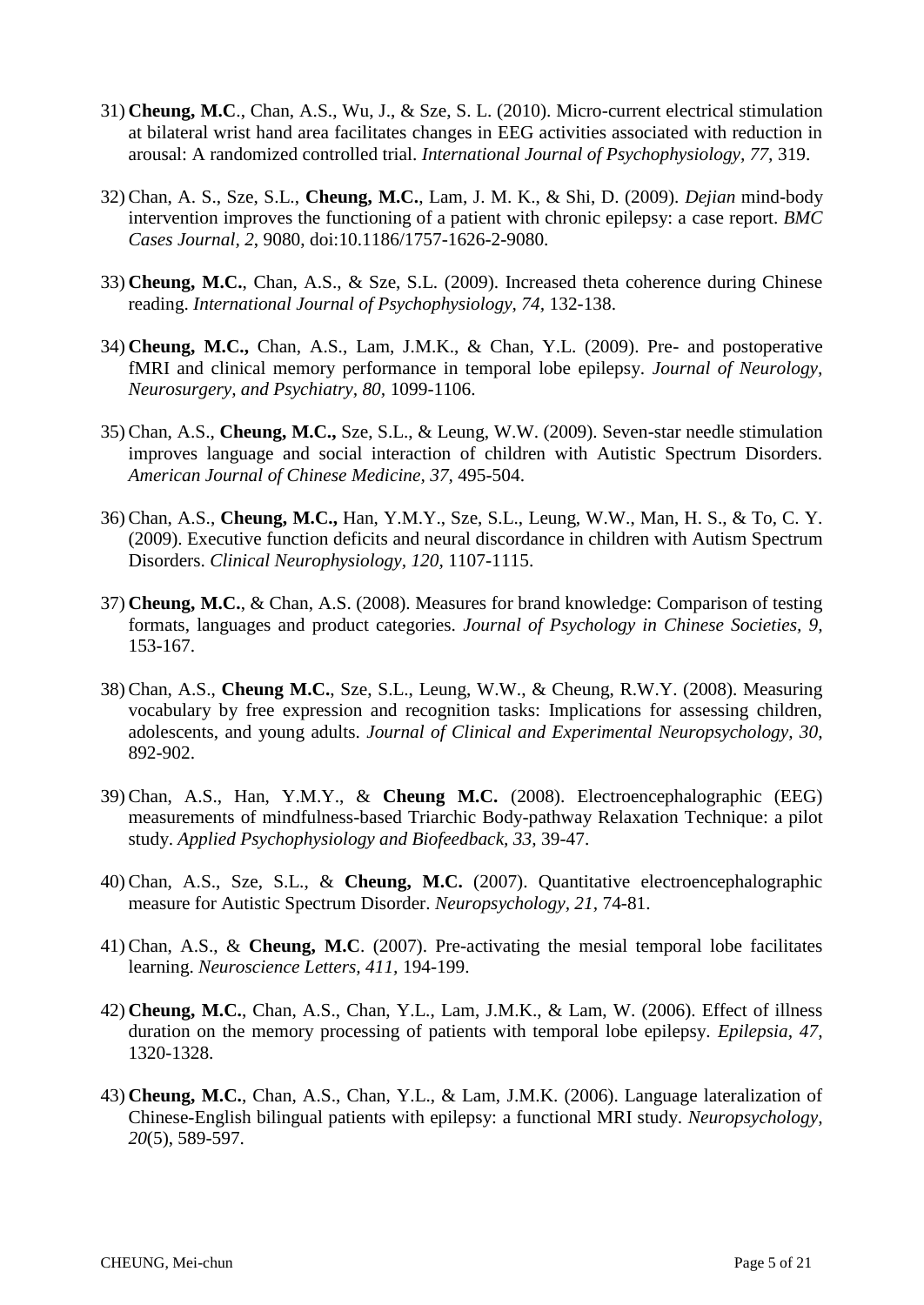- 44) Chan, A.S., **Cheung, M.C.,** Chan, Y.L., Yeung, D. K.W. & Lam, W. (2006). Bilateral frontal activation associated with cutaneous stimulation of elixir field: An fMRI study. *American Journal of Chinese Medicine, 34,* 207-216.
- 45) Chan, A.S., Ho, Y.C., **Cheung, M.C.**, Albert, M.S., Chiu, H., & Lam, L. (2005). Association between mind-body and cardiovascular exercises and memory in older adults. *Journal of the American Geriatrics Society, 53,* 1754-1760.
- 46) Chan, A.S., Cheung, J. Leung, W.W.M, Cheung, R., & **Cheung, M.C.** (2005). Verbal expression and comprehension deficits in young children with autism. *Focus on Autism and Other Developmental Disabilities, 20,* 117-124.
- 47) **Cheung, M. C.**, Chan, A., Chan, Y., Lam, J. M., & Cheung, R. W. (2004). Naming impairment in the Chinese patients with left temporal lobe epilepsy: A fMRI study*. Archives of Clinical Neuropsychology, 19,* 940.
- 48) Chan, A.S., Sze, S.L.M., & **Cheung, M.C.** (2004). Neuroanatomical locus of the temporal lobe in processing living concepts. *Neuropsychology, 18,* 700-709.
- 49) Chan, A.S., **Cheung, M.C.**, Law, S.C., Chan, J.H. (2004). Phase II study of Alphatocopherol in improving the cognitive function of patients with temporal lobe radionecrosis. *Cancer, 100,* 398-404.
- 50) Cheung, R., **Cheung, M.C.,** & Chan, A.S. (2004). Confrontation naming of Chinese patients with left, right or bilateral brain damage. *Journal of the International Neuropsychological Society*, *10,* 46-53.
- 51) **Cheung, M. C.**, Chan, A., Law, S. C., Chan, J. H., & Tse, V. K. (2003). Alpha-tocopherol (vitamin E) improves the cognitive functions of patients with radionecrosis. *Neurology, 60,* A20.
- 52) **Cheung, M***.***C.***,* Chan, A.S., Law, S.C., Chan, J.H., & Tse, V.K. (2003). Impact of radionecrosis on cognitive dysfunction in patients following radiotherapy for nasopharyngeal carcinoma. *Cancer, 97*, 2019-2026.
- 53) **Cheung, M**.**C.**, & Chan, A. S. (2003). Memory impairment in humans after bilateral damage to lateral temporal neocortex. *NeuroReport, 14,* 371-374.
- 54) Ho, Y., **Cheung, M**.**C.**, & Chan, A.S. (2003). Music training improves verbal but not visual memory: cross-sectional and longitudinal explorations in children. *Neuropsychology, 17,* 439-450.
- 55) Chan, A.S., He W., **Cheung, M.C.**, Bai, Z., Poon, W., Sun, D., Zhu, X., & Chan, Y. (2003). Cutaneous stimulation improves function of a chronic patient with cerebellar damage. *European Journal of Neurology, 10,* 265-269.
- 56) **Cheung, M. C.**, Chan, A. S., Chan, Y. L., Yeung, D. K. W., Lam, J. M. K., He, W. J., & Chung, M. C. B. (2001). Variations in memory performance: Hippocampal versus frontal involvement. *NeuroImage, 13,* 648.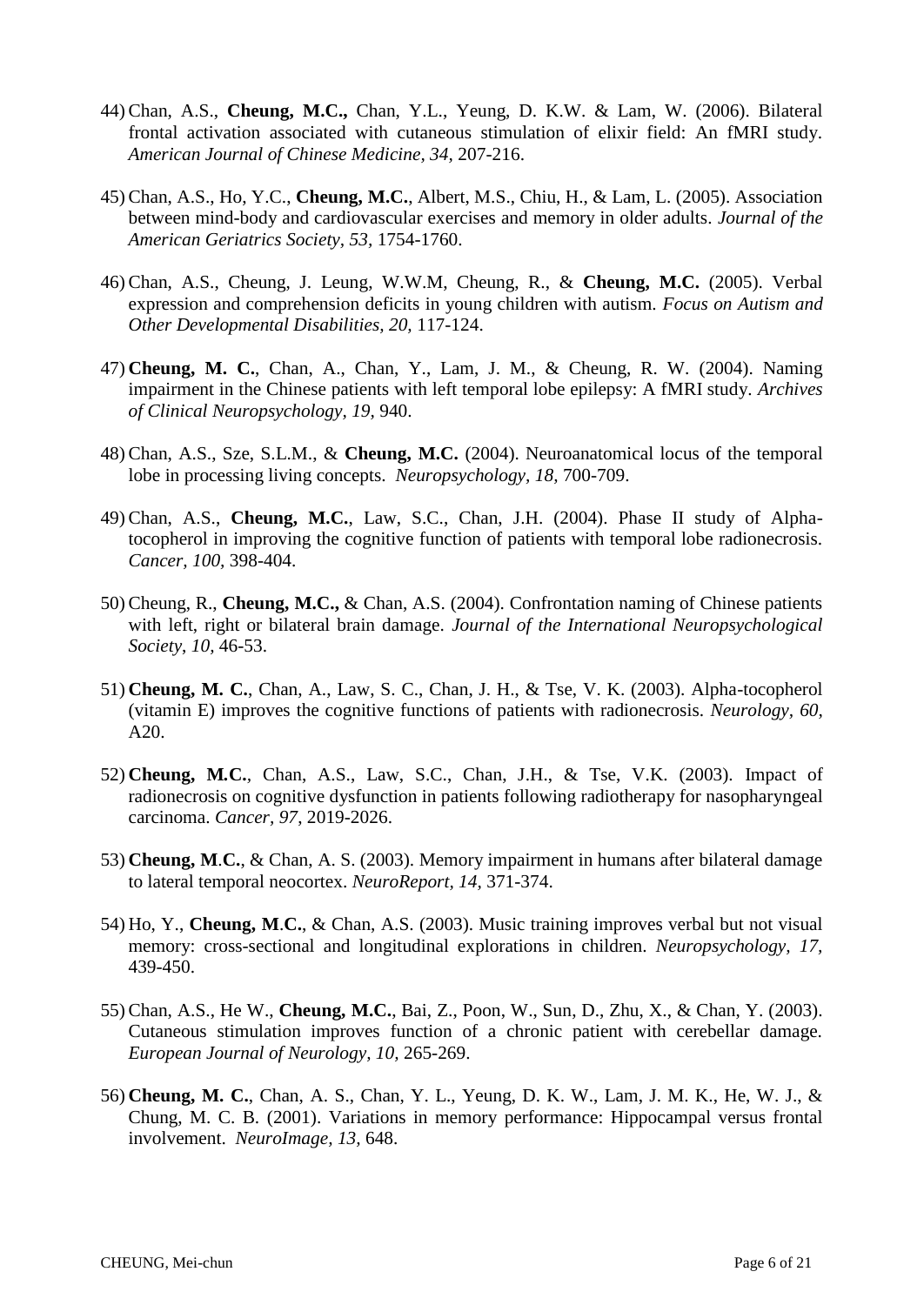- 57) **Cheung, M.C.**, Chan, A.S., Law, S.C., Chan, J.H., & Tse, V.K. (2000). Cognitive function of patients with nasopharyngeal carcinoma with and without temporal lobe radionecrosis. *Archives of Neurology, 57,* 1347-1352.
- 58) Chan, A.S., **Cheung, M.C.**, Ho, Y.C., & He, W.J. (2000). Localized brain activation by selective tasks improves specific cognitive functions in humans. *Neuroscience Letters, 283,* 162-164.
- 59) **Cheung, M.**, Chan, A. S., Law, S., Chan, J., Tse, V., & Kong H. (1999). Cognitive functions of patients with and without MRI evidence of temporal lobe lesions after radiotherapy for their nasopharyngeal carcinoma. *Neurology, 52,* A200.
- 60) Chan, A.S., Ho, Y.C., & **Cheung, M.C.** (1998). Music training improves verbal memory. *Nature, 396,* 128.

#### Conference papers

- 1) **Cheung, M.C**., Yip, J., Wong, C. S. H. (2019, April 1-3). *Influence of Computer and Smartphone Usage on Quality of Life in Young Female Adolescents in Hong Kong.* Paper presented at 2019 International Symposium on Education and Psychology (ISEP 2019). Fukuoka International Congress Center, Fukuoka, Japan.
- 2) C**heung, M.C**., Yip, J., Fok, L., Kwok, G. (2018, June 28-30). *Prevalence of pain and mood symptoms in female adolescents with early signs of scoliosis*. Paper presented at 2018 International Health Conference, Oxford, United Kingdom.
- 3) Kwok G., Yip J., **Cheung M. C.,** Yick K. L., (2017, May 4-6). *Development of Posture Correction Tank-Top Synchronized with Biofeedback Muscle Training for Adolescents with Early Scoliosis.* Paper presented at 12<sup>th</sup> SOSORT International Conference on Scoliosis, Lyon, France, (p.63-64).
- 4) **Cheung, M.C.,** Yip, J., Fok, LH. Kwok, G. (2017, May). *Health-related quality of life in adolescents with mild scoliosis.* Paper presented at The 31<sup>st</sup> International Academic Conference, London, United Kingdom.
- 5) **Cheung, M.C.,** & Chan, A.S. (2016, June). *Impact of Perceived Social Support on the Cognitive Function of Chinese Elderly.* Paper presented at the International Hokkaido Forum – Organizational Behavior, Psychology and Education, Sapporo, Japan.
- 6) Kwok G., Yip J., **Cheung M. C**., Yick K. L., Tse C. Y., Ng S. P. (2016, June) *Posture Training Tank-Top For Adolescent Patients with Mild Idiopathic Scoliosis Synchronized with Electromyographic Signal.* Paper presented at Textile Summit and Postgraduate Student Conference, Hung Hom, Hong Kong
- 7) Kwok, G., Yip, J., **Cheung, M.C.**, Yick, K.L., Tse, C.Y., & Ng S.P. (2016, January) *Behavioral Training of Paraspinal Muscles in Sitting Position with Biofeedback for Adolescent Patients with Mild Idiopathic Scoliosis.* Paper presented at the CPCE Health Conference: Aging, Health and Long Term Care – Integrity, Innovation and Sustainability, Hung Hom, Kowloon, Hong Kong.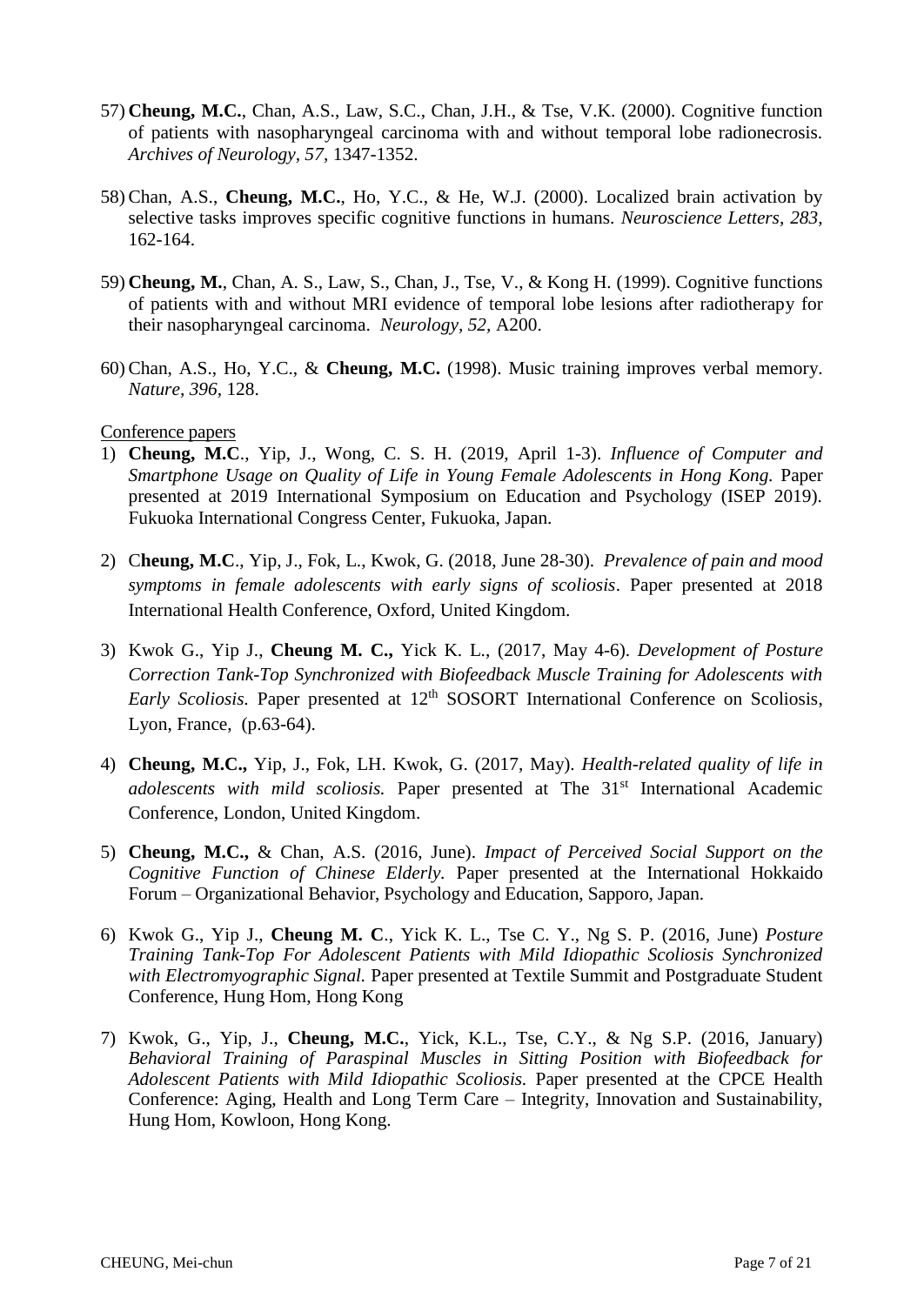- 8) **Cheung, M.C**. & Chan, A.S. (2015, June). *Influence of Music Training on Memory Function and Brain Activity.* Paper presented at Joint US-Hong Kong International Social Work and Violence Prevention Conference, San Francisco, U.S.A.
- 9) Kwok, G., Yip, J., Yick, K.L., **Cheung, M.C.** (2014, December). *Posture training for mild adolescent idiopathic scoliosis by electromyography assessment.* Paper presented at Biomedical Engineering International Conference, Hong Kong.
- 10) **Cheung, M.C.**, & Chan, A. S. (2013, September). *Music training facilitates cortical synchronization during verbal memory encoding.* Paper presented at International Conference on Information and Social Science, Nagoya, Japan.
- 11) Yip, J., Liu, L.W., Leung, P.H.M., Yuen, C.W.M., & **[Cheung, MC](http://ira.lib.polyu.edu.hk/browse?type=author&value=Cheung%2C+MC&value_lang=en_US)** (2013, August). *Development of antifungal insoles by using highly stable selenium nanoparticles (SeNPs).* Paper presented at the 42nd Textile Research Symposium at Mt Fuji, Fuji Institute of Education and Training, Susono, Japan.
- 12) **Cheung, M.C.,** Chan, A.S., Law, D., Yip, J. (2013, March). *An EEG study of art appreciation.* Paper presented at International Symposium on Business and Social Science, Tokyo, Japan.
- 13) **Cheung, M.C.,** Tsang, P.M., Law, D., Yip, J. (2013, January). *Antecedents of green fashion consumerism in Hong Kong: investigating the influence of green apparel knowledge, collectivism, green concern and perceived consumer effectiveness.* Paper presented at the 9<sup>th</sup> International Conference on Environmental, Cultural, Economic & Social Sustainability, Hiroshima, Japan.
- 14) **Cheung, M.C.**, Chan, A.S., & Sze, S.L. (2012, October). *Provision of external organization facilitates learning and memory of children with Autism Spectrum Disorders.* Paper presented at the 4<sup>th</sup> Annual Asian Conference on Education, Osaka, Japan.
- 15) Law, D., **Cheung, M.C., &** Wong, C. (2012, October). A *Grounded Theory Study of the Idea Generation Process of Chinese University Students: A Fashion Visual Merchandising Experience*. Paper presented at the 4<sup>th</sup> Annual Asian Conference on Education, Osaka, Japan.
- 16) **Cheung, M.C.**, Law, D., Yip, J., & Chan, A.S. (2012, May). *An EEG study of aesthetic judgment*. Paper presented at the 3<sup>rd</sup> Asian Conference on Social Sciences, Osaka, Japan.
- 17) **Cheung, M.C.**, Chan, A.S., & Sze, S.L. (2011, October). *Learning and memory impairment in high- and low-functioning autistic children.* Paper presented at the 3<sup>rd</sup> Annual Asian Conference on Education, Osaka, Japan.
- 18) Law, D., Wong, C., Yip, J., & **Cheung, M.C.** (2011, October). *Challenges and the Corresponding Solutions in Visual Design Education: The Case of Hong Kong Chinese Students.* Paper presented at the 3rd Annual Asian Conference on Education, Osaka, Japan.
- 19) **Cheung, M.C.**, & Chan, A.S. (2011, August). *Stimulation at acupoint of Shenmen facilitates brain activities associated with positive mood and sleepiness: A randomized controlled electrophysiological study.* Paper presented at the 21<sup>st</sup> World Congress on Psychosomatic Medicine, Seoul, Korea.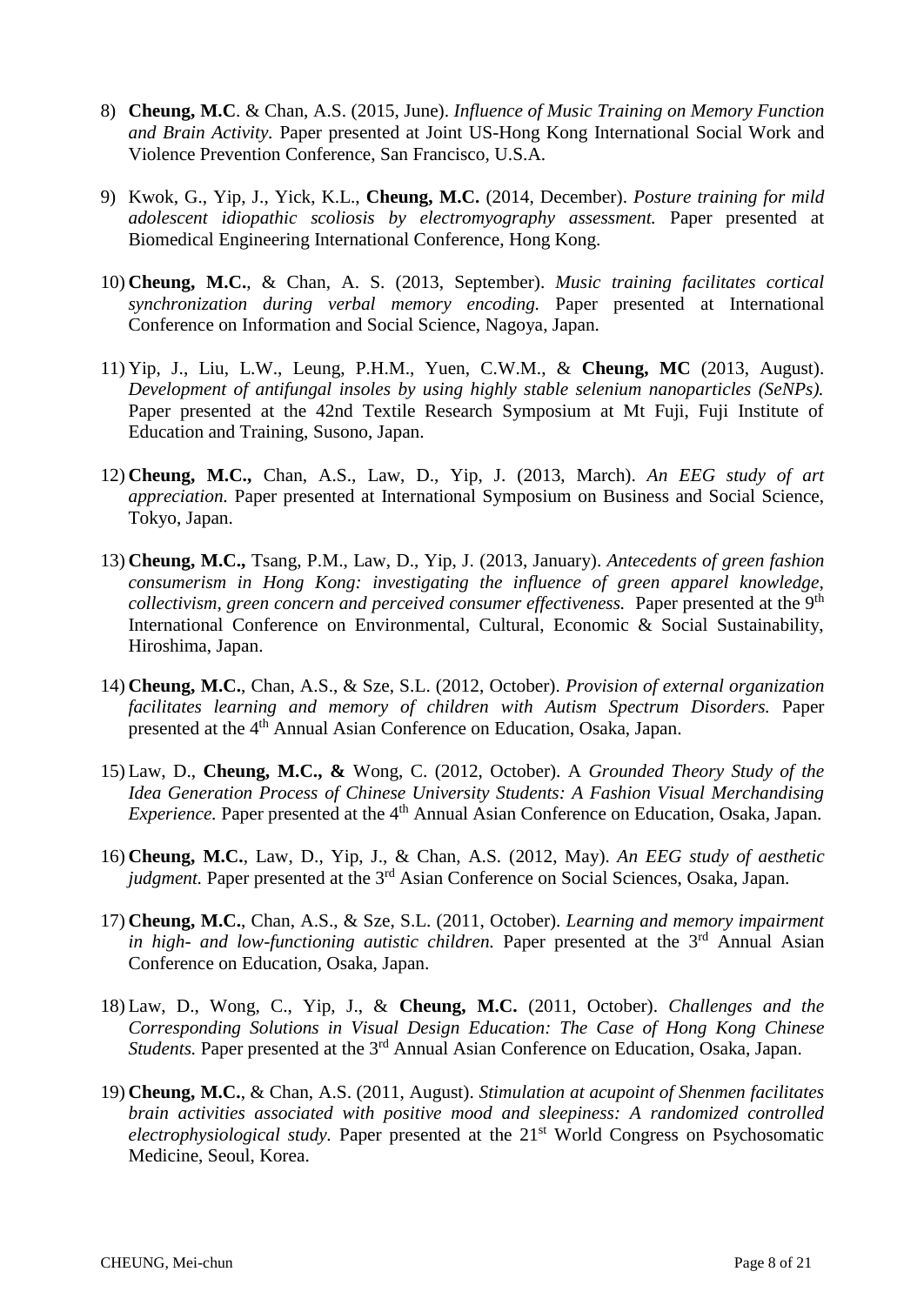- 20) **Cheung, M.C.**, & Chan, A.S. (2010, December). *Differences in resting EEG coherence related to academic performance*. Paper presented at the 2<sup>nd</sup> Annual Asian Conference on Education, Osaka, Japan.
- 21) **Cheung, M.C.**, & Chan, A.S. (2010, November). *Brand names in the brain: An EEG study.* Paper presented at the Textiles Institute Centenary Conference, Manchester, UK.
- 22) **Cheung, M.C.**, & Chan, A.S. (2010, October). *fMRI activation associated with brand names: a category of proper nouns.* Paper presented at the 29<sup>th</sup> International Congress of Clinical Neurophysiology, Kobe, Japan.
- 23) **Cheung, M.C.**, & Chan, A.S. (2010, October). *Change in EEG activity associated with positive mood change after cutaneous stimulation over Shenmen.* Paper presented at the 29<sup>th</sup> International Congress of Clinical Neurophysiology, Kobe, Japan.
- 24) **Cheung, M.C.**, & Chan, A.S. (2010, July). The *Chinese version of Mattis Dementia Rating Scale in differentiating Dementia of Alzheimer's type in Chinese population.* Paper presented at the 7th Conference of the International Test Commission, Shatin, Hong Kong.
- 25) Sze, S. L., Chan, A.S**.,** & **Cheung, M.C.** (2010, July). *Clinical values and applicability of the Hong Kong List Learning Test for Chinese population.* Paper presented at the 7<sup>th</sup> Conference of the International Test Commission, Shatin, Hong Kong.
- 26) **Cheung, M.C.**, & Chan, A.S. (2009, September). *Measures for brand knowledge: Comparison of testing formats, languages and product categories.* Paper presented at the 10th Asian Textile Conference, Ueda, Japan.
- 27) **Cheung, M.C.**, & Chan, A.S. (2009, September). *Electrophysiological Correlates of Brand Names*. Poster presented at the 10<sup>th</sup> Asian Textile Conference, Ueda, Japan.
- 28) **Cheung, M.C.,** Chan, A.S., Shi, D., & Sze, S. L. (2009, March). *Functional MRI study of Dejian Dan Tian breathing.* Poster presented at First Annual International Conference on Culture, Ethnicity, & Brain Injury Rehabilitation, Arlington, Virginia, U.S.A.
- 29) **Cheung, M.C.,** Chan, A.S., & Sze, S. L. (2009, March). *Sensitivity of Hong Kong List Learning Test in Chinese Head Injury Patients.* Poster presented at First Annual International Conference on Culture, Ethnicity, & Brain Injury Rehabilitation, Arlington, Virginia, U.S.A.
- 30) **Cheung, M.C.,** Chan, A.S., & Sze, S. L. (2009, March). *EEG Synchronization of Reading English Words and Chinese Characters.* Poster presented at First Annual International Conference on Culture, Ethnicity, & Brain Injury Rehabilitation, Washington, D.C., U.S.A.
- 31) **Cheung, M.C.**, Chan, A.S., Lam, J.M.K., & Chan, Y.L. (2009, February). *Post-surgical memory function associated with left mesiotemporal functional MRI activation in patients with right temporal lobe epilepsy.* Paper presented at the 37<sup>th</sup> Annual Meeting of the International Neuropsychological Society, Atlanta, Georgia, U.S.A.
- 32) **Cheung, M.C.**, & Chan, A.S. (2009, February). *A quantitative electroencephalography study of reading English words and Chinese characters*. Poster presented at the 37th Annual Meeting of the International Neuropsychological Society, Atlanta, Georgia, U.S.A.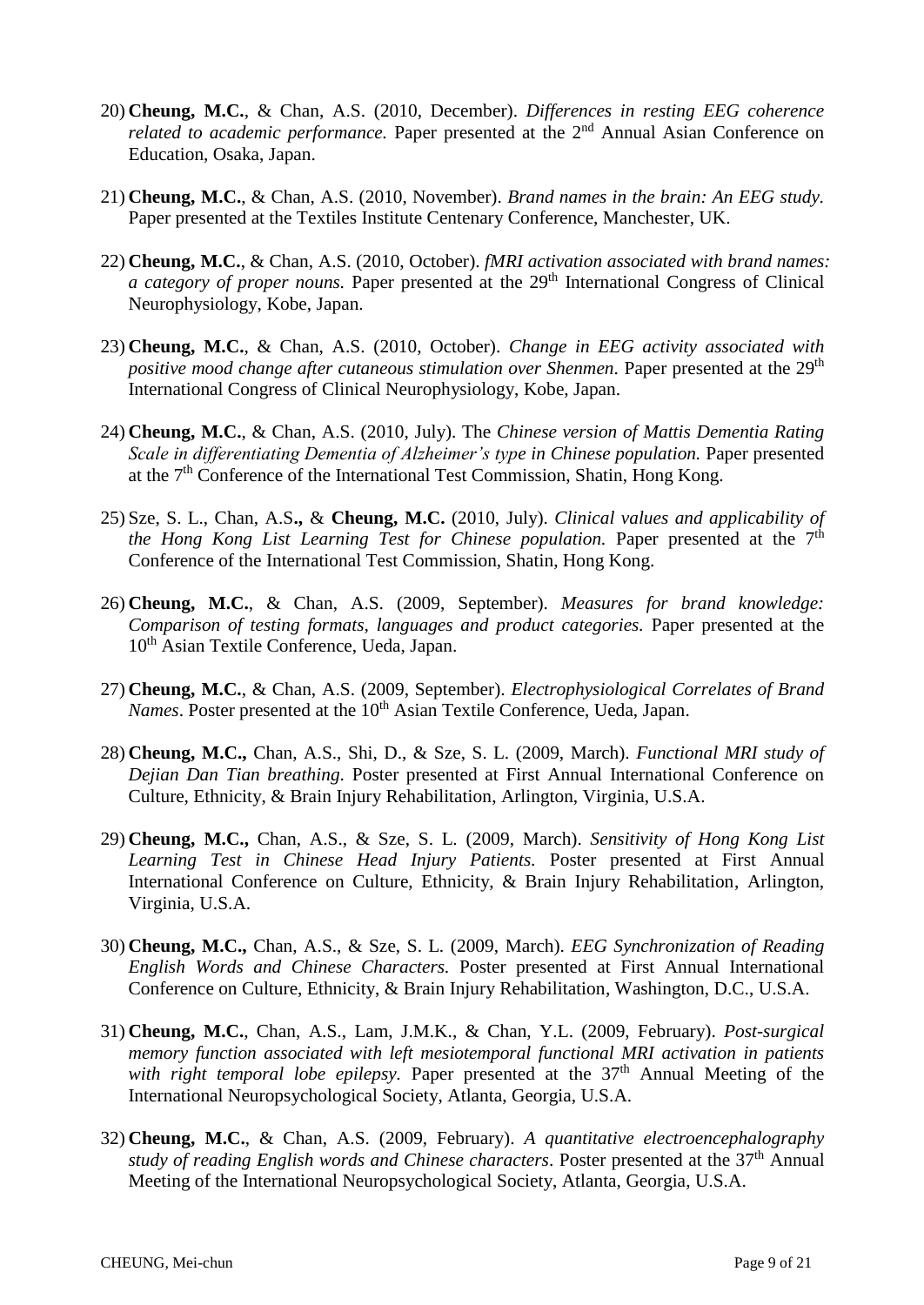- 33) Chan, A.S., Shi, D., **Cheung, M.C.**, & Sze, S. L. (2008, October). *Dejian Dan Tian*  breathing associated with bilateral frontal activation. Poster presented at 5<sup>th</sup> World Congress for Psychotherapy, Beijing, China.
- 34) Chan, A.S., Shi, D., **Cheung, M.C.**, & Sze, S. L. (2008, October). *Dejian Mind-body*  intervention improves depressive mood of community-dwelling adults. Poster presented at 5<sup>th</sup> World Congress for Psychotherapy, Beijing, China.
- 35) Chan, A.S., Shi, D., **Cheung, M.C.**, & Sze, S. L. (2008, October). *A case report of the effect*  of Dejian Mind-body Intervention on Autistic Spectrum Disorders. Poster presented at 5<sup>th</sup> World Congress for Psychotherapy, Beijing, China.
- 36) **Cheung, M.C.,** Chan, A.S., Sze, S.L., & Leung, W. (2008, February). *Cutaneous Stimulation improves language and social interaction of children with Autistic Spectrum Disorders.* Poster presented at the 36<sup>th</sup> Annual Meeting of the International Neuropsychological Society, Kona, Hawaii, U.S.A.
- 37) Chan, A. S., **Cheung, M.C.**, Chan, Y.L., Yeung, D.K.W., & Lam, W. (2008, February). *Bilateral frontal activation associated with cutaneous stimulation of elixir field: An fMRI Study*. Poster presented at the 36<sup>th</sup> Annual Meeting of the International Neuropsychological Society, Kona, Hawaii, U.S.A.
- 38) Chan, A.S., **Cheung, M.C.**, & Sze, S.L. (2008, February). *Effect of mind/body training on children with behavioral and learning problems: A randomized controlled study.* Poster presented at the 36<sup>th</sup> Annual Meeting of the International Neuropsychological Society, Kona, Hawaii, U.S.A.
- 39) **Cheung, M.C.**, Chan, A.S., Chan, Y.L., & Lam, J.M.K. (2007, July). *Post-surgical verbal memory outcome associated with right mesiotemporal functional MRI activation.* Paper presented at the 2007 Joint Mid-Year Meeting of the International Neuropsychological Society, Bilbao, Spain.
- 40) **Cheung, M.C.**, Sze, S. L., Chan, A. S. (2007, July). *External organization reduces hyperintrahemispheric theta coherence in children with Autistic Spectrum Disorder.* Paper presented at the 2007 Joint Mid-Year Meeting of the International Neuropsychological Society, Bilbao, Spain.
- 41) Sze, S.L., Chan, A.S., **Cheung, M.C.**, Wong, P. (2007, February). *Hyper intrahemispheric theta coherence in children with Autistic Spectrum Disorder.* Poster presented at the 35<sup>th</sup> Annual Meeting of the International Neuropsychological Society, Portland, Oregon, U.S.A.
- 42) **Cheung, M.C.,** Chan, A.S. & Ho, Y.C. (2006, July). *Pre-activating the mesial temporal lobe facilitates learning.* Paper presented at the INS/GNP/SVNP Mid-Year Meeting of the International Neuropsychological Society, Zurich, Switzerland.
- 43) Chan, A.S., Ho, Y.C., **Cheung, M.C.** (2006, July). *Mind-body exercise program improved the behavior and memory in children.* Paper presented at the INS/GNP/SVNP Mid-Year Meeting of the International Neuropsychological Society, Zurich, Switzerland.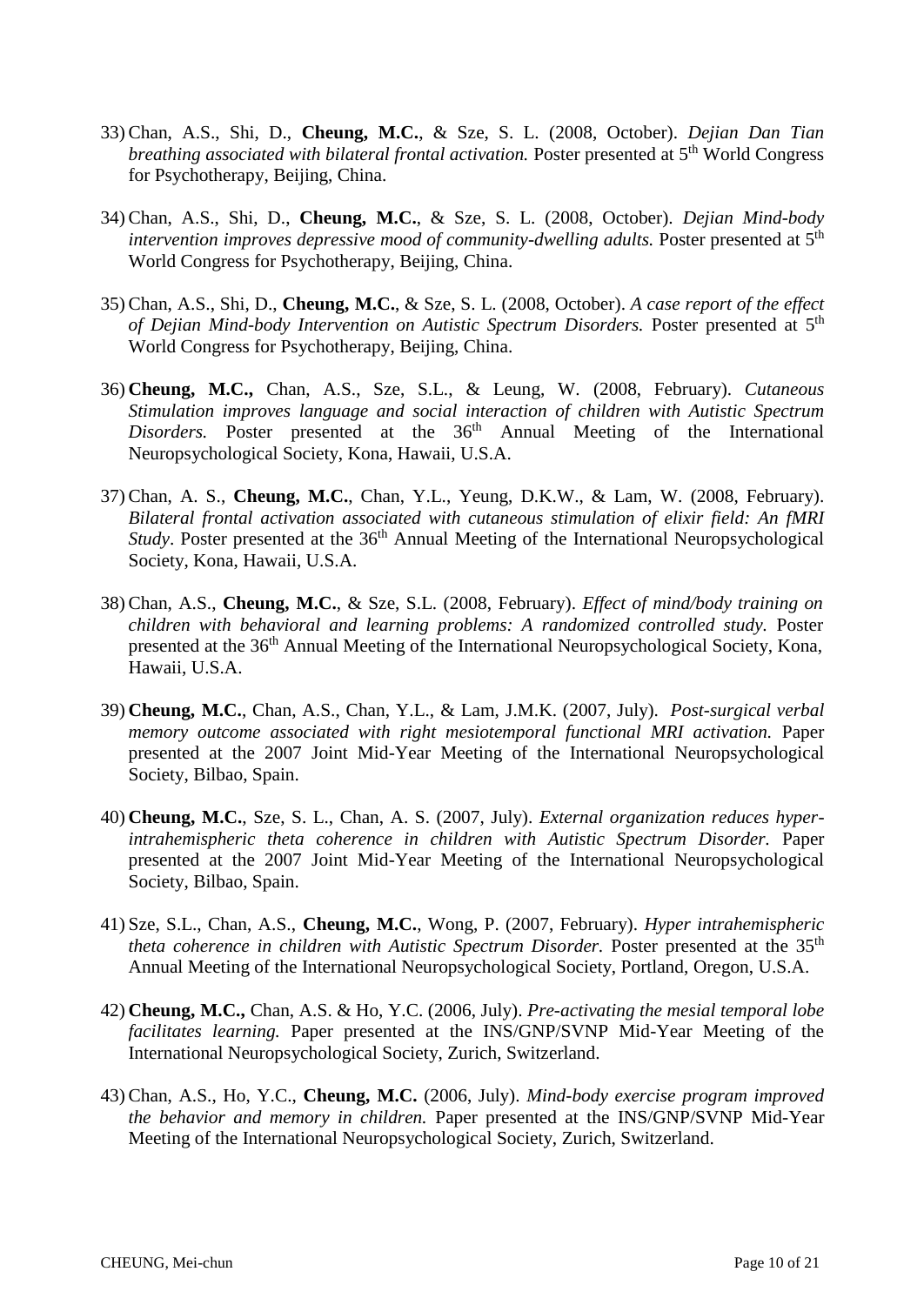- 44) **Cheung, M.C.**, Chan, A.S., Chan, Y.L., Lam, J.M.K., & Cheung, R.W.Y. (2004, November). *Naming impairment in the Chinese patients with left temporal lobe epilepsy: a fMRI study.*  Poster presented at the 24th Annual Conference of the National Academy of Neuropsychology in Seattle, Washington, U.S.A.
- 45) **Cheung, M.C.**, Chan, A.S., Chan, Y.L., & Lam, J.M.K. (2004, February). *A fMRI study on language processing in Chinese patients with temporal lobe epilepsy.* Paper presented at the 32<sup>nd</sup> Annual Meeting of the International Neuropsychological Society, Baltimore, Maryland, U.S.A.
- 46) Chan, A.S., & **Cheung, M.C.** (2004, February). *Amnesia in a patient with bilateral lateral temporal lobectomy with spared hippocampus.* Paper presented at the 32<sup>nd</sup> Annual Meeting of the International Neuropsychological Society, Baltimore, Maryland, U.S.A.
- 47) **Cheung, M.C.**, Chan, A.S., Law, S.C., & Chan, J.H. (2003, April). *Alpha-tocopherol (vitamin E) improves the cognitive functions of patients with radionecrosis.* Poster presented at the 55th Annual Meeting of the American Academy of Neurology, Honolulu, Hawaii, U.S.A.
- 48) **Cheung, M.C.**, & Chan, A.S. (2002, July). *Neuropathological change in the mesial temporal lobe alters episodic memory.* Paper presented at the 24<sup>th</sup> Mid-Year Meeting of the International Neuropsychological Society, Stockholm, Sweden.
- 49) Chan, K.P., Chan, A.S., **Cheung, M.C.,** & Ho, Y. C. (2002, July). *Spontaneous plasticity of memory after brain activation tasks.* Paper presented at the 24<sup>th</sup> Mid-Year Meeting of the International Neuropsychological Society, Stockholm, Sweden.
- 50) He, W.J., Chan, A.S., **Cheung, M.C.**, Chan, Y.L., & Lam M.K. (2002, April). *Left temporal lobe epilepsy affects the neuro-cognitive processing of alphabetic & logographic languages.* Poster presented at the 54<sup>th</sup> Annual Meeting of the American Academy of Neurology, Denver, U.S.A.
- 51) **Cheung, M.C.**, & Chan, A.S. (2002, February). *Memory is not only mediated by the hippocampus but also its surrounding cortex.* Paper presented at the 31<sup>st</sup> Annual Meeting of the International Neuropsychological Society, Toronto, Canada.
- 52) Chan, A.S., Yeung, D.K.W., Chan, Y.L., He, W.J., **Cheung, M.C.**, Lam, M.K. & Chung, M. (2002, February). *Different neurocognitive semantic process for alphabetic & logographic languages*. Paper presented at the 31<sup>st</sup> Annual Meeting of the International Neuropsychological Society, Toronto, Canada.
- 53) Chan, A.S., He, W.J., Chan, Y.L., Yeung, D.K.W., **Cheung, M.C.**, Lam, M.K. & Chung, M. (2002, February). *Prefrontal involvement for memory retrieval: Bilateral better than unilateral.* Poster presented at the 31<sup>st</sup> Annual Meeting of the International Neuropsychological Society, Toronto, Canada.
- 54) Chan, Y.L., **Cheung, M.C.**, Chan, A.S., Yeung, D.K.W., Lam, M.K., & He, W.J. (2001, September). *fMRI in memory performance: Normal subjects versus patients with temporal lobe epilepsy*. Poster presented at the 4<sup>th</sup> Asian-Oceanian Congress of Neuroradiology and Head & Neck Radiology, Seoul, Korea.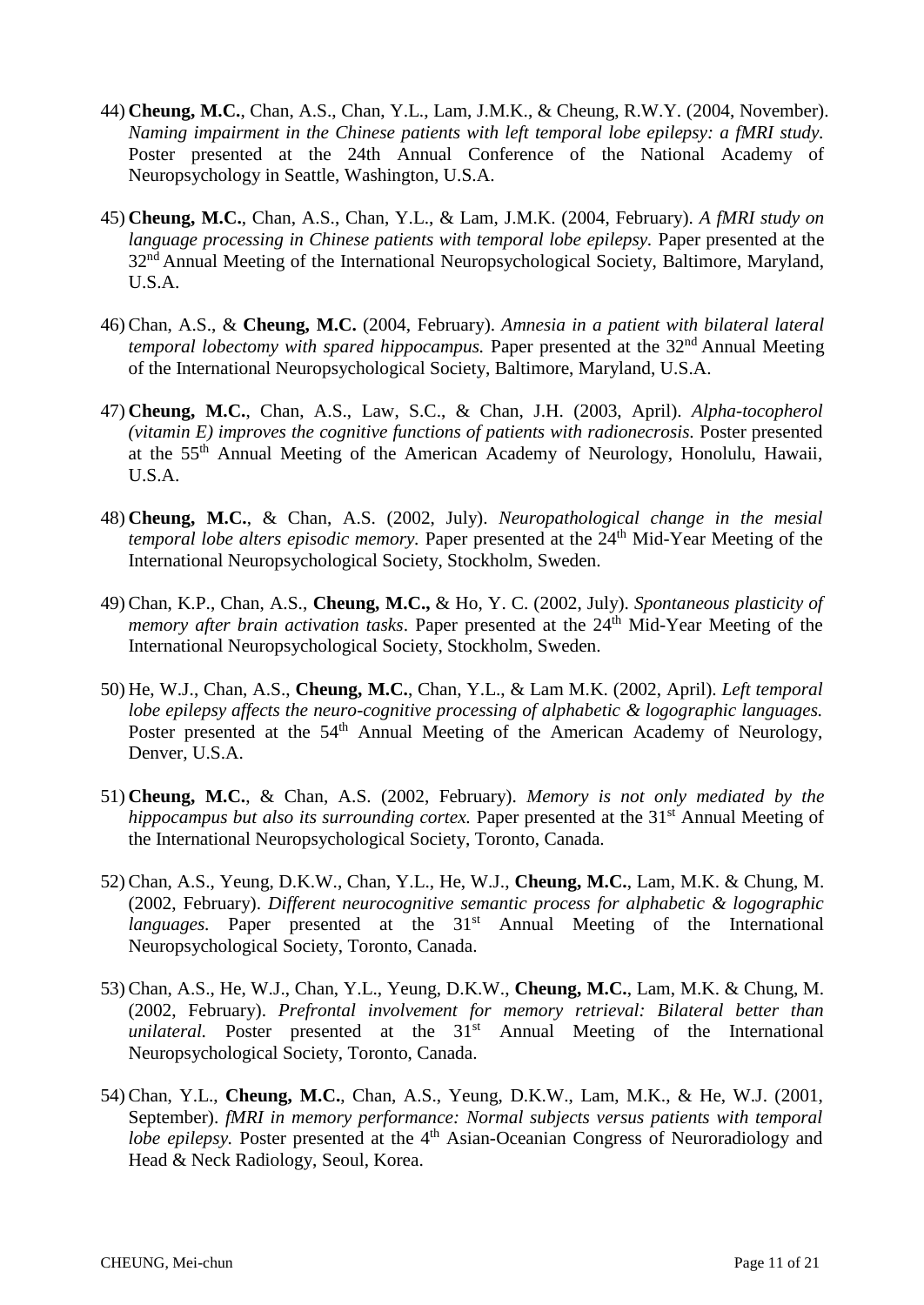- 55) **Cheung, M.C.**, Chan, A.S., Chan, Y.L., Yeung, D.K.W., Lam, J.M.K., He, W.J., & Chung, M.C.B. (2001, June). *Variations in memory performance: Hippocampal versus frontal*   $involvement$ . Poster presented at the  $7<sup>th</sup>$  Annual Meeting of the Human Brain Mapping, Brighton, UK.
- 56) Yeung, D., Chan, A.S., Chan, Y.L., He, W.J., Lam, M.K., **Cheung, M.C.**, & Chung, C.B (2001, April). *Participation of the posterior inferior temporal cortex in retrieval and memory encoding of Chinese words.* Poster presented at the ISMRM & ESMRMB Joint Annual Meeting, Glasgow, Scotland, UK.
- 57) **Cheung, M.C.**, Chan, A.S., Law, S.C. (2001, February). *Volume of radionecrosis associated with cognitive deficits.* Poster presented at the 29<sup>th</sup> Annual Meeting of the International Neuropsychological Society, Chicago, USA.
- 58) **Cheung, M.C.**, Chan, A.S., Law, S.C., Chan, J.H., Tse, V.K. (1999, April). *Cognitive functions of patients with and without MRI evidence of temporal lobe necrosis after radiotherapy of their nasopharyngeal carcinoma.* Poster presented at the 51<sup>st</sup> Meeting of the American Academy of Neurology, Toronto, Canada.

#### *Invited books/book chapters*

- 1) Yip, J., Liu, P.Y., Yick, K.L., **Cheung, M.C.**, Tse, C.Y., & Ng, S.P. (2016). [Effect of a](https://scholar.google.com.hk/scholar?oi=bibs&cluster=13325085729398851602&btnI=1&hl=zh-TW)  [Functional Garment on Postural Control for Adolescents with Early Scoliosis: A Six-Month](https://scholar.google.com.hk/scholar?oi=bibs&cluster=13325085729398851602&btnI=1&hl=zh-TW)  [Wear Trial Study.](https://scholar.google.com.hk/scholar?oi=bibs&cluster=13325085729398851602&btnI=1&hl=zh-TW) In R. Goonetilleke & W. Karwowski (Eds.), *Advances in Physical Ergonomics and Human Factors* (pp. 143-154). New York: Springer.
- 2) Law, D., Wong, W.C. & **Cheung, M.C.** (2015). *Association of aesthetic experiences with atmospheric* management. Retrieved from: https://www.lappublishing.com/catalog/details//store/gb/book/978-3-659-44127-1/association-of-aestheticexperiences-with-atmospheric-management
- 3) Chan, A.S., Han, Y. M., **Cheung, M.C.** (2014). Chinese *Chan*-based prospective neuropsychological intervention for autistic children. In V. B. Patel, V. R., Preedy, & C. R. Martin (Eds.), *The Comprehensive Guide to Autism* (pp. 2333-2355). New York: Springer.
- 4) Han, Y. M., **Cheung, M.C.**, Sze, S., Chan, A.S. (2014). Altered immune function associated with neurophysiologic abnormalities and executive function deficits in children with autism. In V. B. Patel, V. R., Preedy, & C. R. Martin (Eds.), *The Comprehensive Guide to Autism* (pp.1611-1625). New York, Springer.
- 5) **Cheung, M.C.**, Han, Y.M.Y, Chan, A.S., & Sze, S.L. (2013). Behavioral and neural investigation of brand names. In W. D., Evans (Ed), *Psychology of Branding* (pp.111-130). Hauppauge, NY: Nova Science Publishers.
- 6) Chan, A.S., Leung, W.W., & **Cheung, M.C.** (2011). Neuropsychology in China. In D. Fujii (Ed.), *The Neuropsychology of Asian-Americans* (pp.201-217). New York, Psychology Press.
- 7) Chan, A.S., Leung, W.W. & **Cheung, M.C**. (2010). Clinical neuropsychology in China. In M. Bond (Ed.), *Oxford Handbook of Chinese Psychology* (pp.383-397). New York, Oxford University Press.
- 8) Chan, A.S., **Cheung, M.C.,** & Sze, S.L. (2008). Effect of mind/body training on children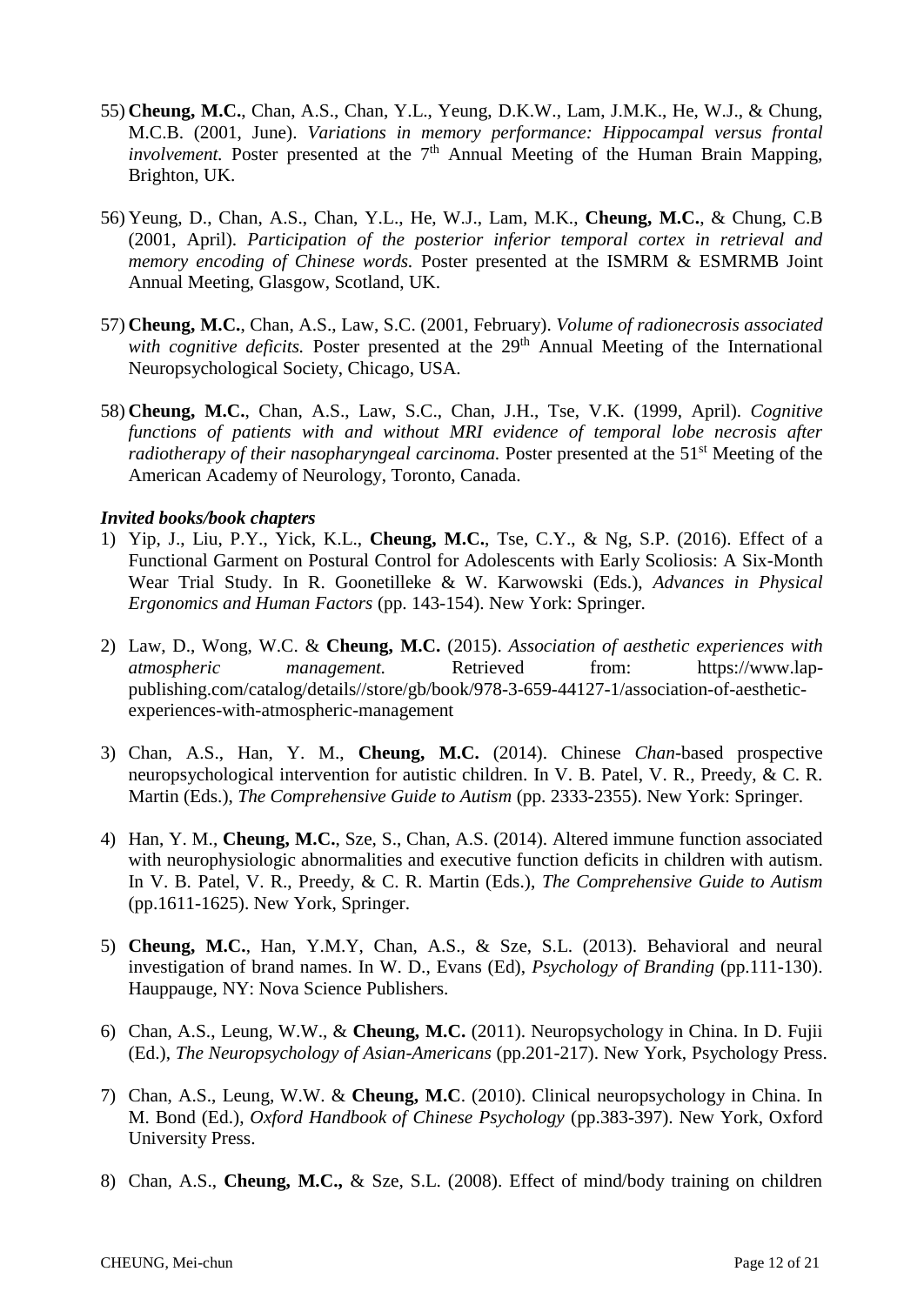with behavioral and learning problems: A randomized controlled study. In B. N. DeLuca (Ed.), *Mind-body and Relaxation Research Focus* (pp.165-193). Hauppauge, NY: Nova Science Publishers.

#### *Books Authored*

1) Chan, A.S., Poon, M., Choi, A., & **Cheung, M**.**C.** (2001). *Chinese version of Dementia Rating Scale* (痴呆症衡量表). Odessa, FL: Psychological Assessment Resources, Inc.

### **KNOWLEDGE TRANSFER ACTIVITIES**

#### **Patents**

- 1) **US Patent – Body-sensing tank top with biofeedback system for patients with scolios***is* A US patent has been filed (U.S. Patent no. US 2016/0220174 A1), Date of Publication: 4 Aug, 2016 "Body-sensing tank top with biofeedback system for patients with scoliosis"
- 2) **China Patent – Body-sensing tank top with biofeedback system for patients with scoliosis**

A China patent has been granted for this design (China Patent no. CN105748037), Date of Patent: 13 July, 2016 "具有用于患脊柱侧凸的患者的生物反馈系统的体感背心"

#### **Other Knowledge Transfer Activities**

- 1) Funding name: Knowledge Transfer Project Fund
- 2) Project title and KPF reference number: An Evidence-Based Neuropsychological Intervention for Mildly Cognitive/ Emotionally Deteriorating Elderly in Hong Kong (KPF15ICF07)
- 3) Role in the project: Project Collaborator
- 4) Funded amount: HKD393,534

5) Project details and information: An intervention for older adults who show early signs of cognitive and/or mood disorders. The intervention is based on Chinese culture and empirical evidence shows that it is effective for improving the cognitive function and emotional state of older adults in Hong Kong (April 2015 to September 2016).

#### **RESEARCH GRANTS**

#### **Summary**

Research grant as Principle Investigator: 15 (CUHK: 6) Amount of funding: HKD5,584,482 (CUHK: HKD3,464,132) Research grant as Co-Investigator: 15 (CUHK: 7) Amount of funding: <br>
HKD25,306,207 (CUHK: HKD9,185,938) Teaching and learning grant as Co-Investigator: 1 Amount of funding: HKD100,000

#### **Research grant activities**

## **As PI/Co-PI**

*CUHK*

1) **General Research Fund 2019 – 2020, Research Grants Council (PI)**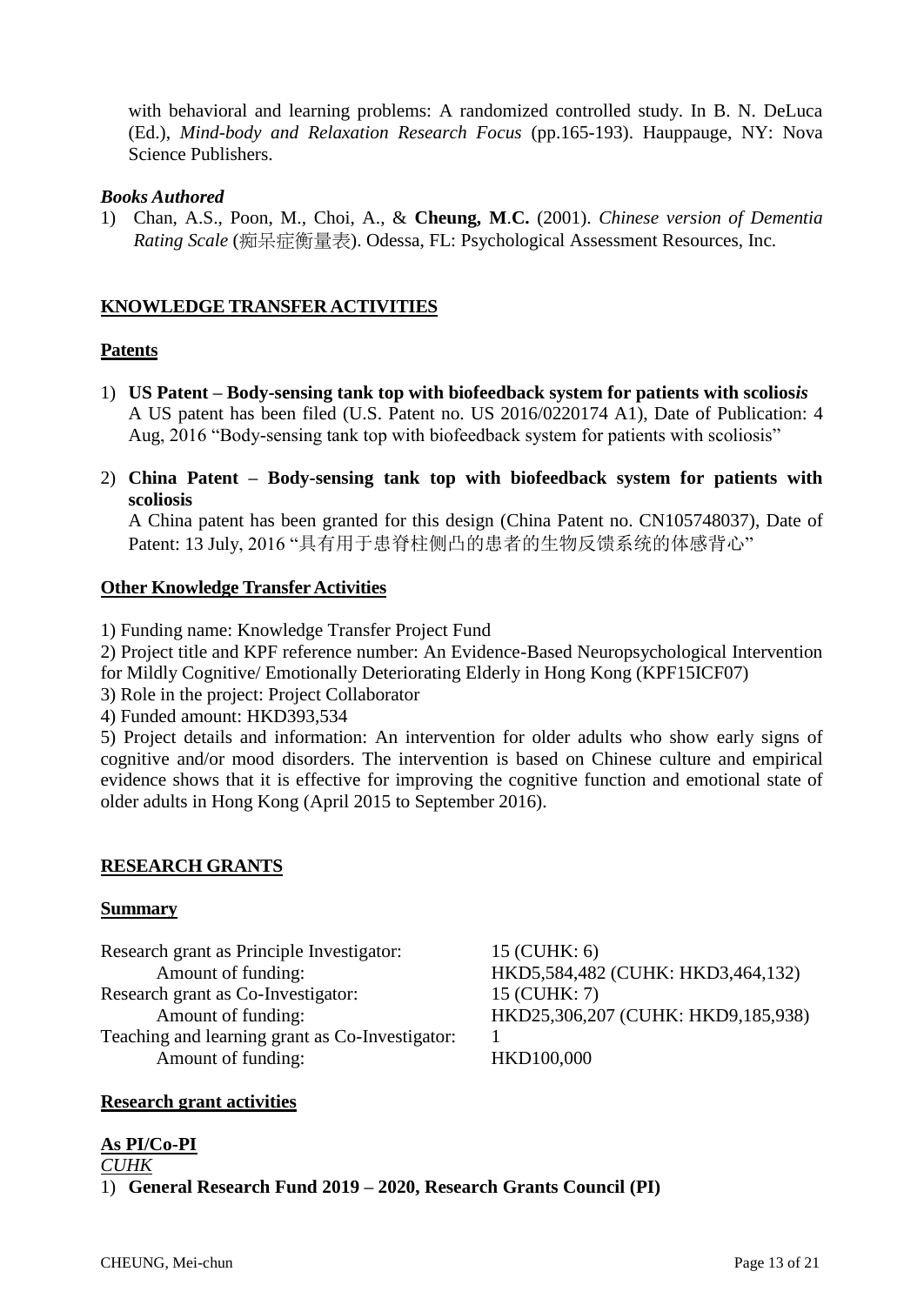Project Title: Improving Quality of Life in Adolescents with Mild Scoliosis Using Biofeedback Posture Training: A Mixed Methods Approach Funded amount: HKD872,000, Duration: 1 January, 2020 to 31 December, 2021

2) **Commissioned Research Project by The Boys' and Girls' Clubs Association of Hong Kong 2017-2020 (Co-PI)** Project title: Research Study on the Intergenerational Transmission of Trauma and the

Trauma Treatment Service for Children Funded amount: HKD927,732, Duration: 1 November, 2017 to 31 May, 2020

- 3) **CUHK Research Committee Funding (Direct Grants) for Research 2016-17 (PI)** Project Title: Quality of life and Myoelectric Activity of Paraspinal Muscles in Adolescents with Mild Scoliosis : Effects of Posture Correction Girdle Funded amount: HKD47,500, Duration: June 2017 to May 2019
- 4) **Commissioned Research Project by Social Welfare Department 2016 (PI)** Project title: Evaluative Study on Pilot Project on Strengthening Support for Persons with Autism and Their Parents/Carers Funded amount: HKD1,394,160, Duration: 9 September, 2016 to 31 August, 2018
- 5) **South China Programme Research Fund 2016 (PI)** Project title: Long-term Psychological Outcomes of Young Adolescent Survivors at 8 years after Sichuan Earthquake Experienced in Childhood Funded amount: HKD188,000, Duration: June 2016 to November 2017
- 6) **CUHK Research Committee Funding (Direct Grants) for Research 2013-14 (PI)** Project Title: Music Training Facilitates Cortical Connectivity of Memory Processing Funded amount: HKD34,740, Duration: June 2014 to May 2015

#### *PolyU*

- 7) **Internal Grant for Proposals Rated 3.5 in GRF 2012-13** Project Title: Visual Aesthetics in the Brain Funded amount: HKD205,000, Duration: September 2013 to August 2015
- 8) **Internal Competitive Research Grant 2011-2012** Project Title: Aesthetic Fashion Design: A Behavioural and Neural Investigation to Consumer-Fashion Design Relationship Funded amount: HKD200,000, Duration: September 2012 to August 2014
- 9) **Internal Grant for Proposals Rated 3.5 in GRF 2010- 11**  Project Title: Cortical Neurodynamics of Memory and Language Processing Funded amount: HKD105,000, Duration: July 2011 to December 2013
- 10) **Competitive Research Grants for Newly Recruited Junior Academic Staff 2009-2010** Project Title: Brain Activation Associated with Brand Knowledge: Effect of Familiarity and Product Category Funded amount: HKD50,350, Duration: September 2010 to February 2013

## 11)**Internal Competitive Research Grant 2008-2009**

Project Title: Neural Correlates Associated with Sensory Comfort of Fabrics Funded amount: HKD120,000, Duration: September 2009 to February 2012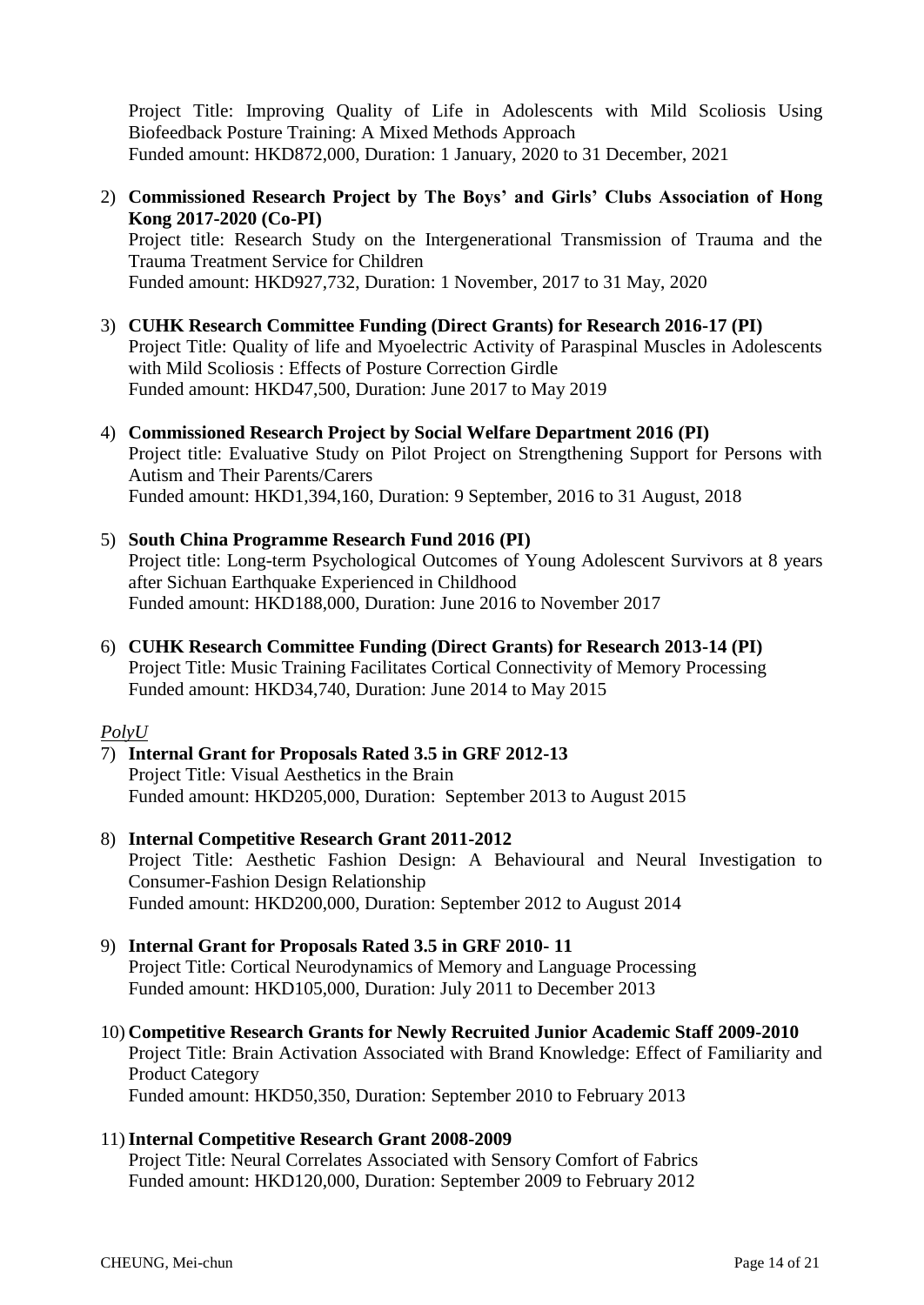#### 12) **Niche Area Research Grant 2008-2009**

Project Title: Brain Science for Interactive Fabrics and Apparel: a Functional MRI Study Funded amount: HKD1,000,000, Duration: May 2008 to April 2012

### 13) **Departmental General Research Funds 2007-2008**

Project Title: fMRI Activation Associated with Brand Names Funded amount: HKD200,000, Duration: June 2008 to May 2010

### 14)**Internal Competitive Research Grant 2007-2008**

Project Title: Measures for and Neural Correlates of Brand Knowledge: Comparison of Testing Modality, Language and Product Categories Funded amount: HKD120,000, Duration: September 2008 to December 2009

### 15)**Internal Competitive Research Grant 2006-2007**

Project Title: Brand Names in the Brain: an EEG study Funded amount: HKD120,000, Duration: September 2007 to February 2009

## **As Co-I**

*CUHK*

### 1) **General Research Fund 2019 – 2020, Research Grants Council**

Project Title: Photoneuromodulation for Mild Cognitive Impairment Funded amount: HKD646,846, Duration: 1 January, 2020 to 31 December, 2021

### 2) **Health and Medical Research Fund 2017- 2018**

Project Title: Using Transcranial Direct Current Stimulation to Enhance Cognitive Function in Autism Spectrum Disorder: A Randomized Controlled Study Funded amount: HKD1,251,000, Duration: 1 July, 2019 to 30, June, 2022

#### 3) **Innovation and Technology Fund Project 2018-2019**

Project Title: Posture Training Bodywear for Older Adults with Degenerative Scoliosis Funded amount: HKD1,399,895, Duration: 1 January, 2019 to 30 June, 2020

## 4) **Beat Drug Fund, 2017**

Project Title: Enhancing Competence in Anti-drug Work among Practitioners and Students of Social Work and Healthcare Professions: An Integrated Humanistic and Cognitive-Behavioral Training Program with Focus on High-risk Youth and Drug Rehabilitation Service Settings

Funded amount: HKD946,910, Duration: 16 June, 2018 to 15 June, 2020

#### 5) **Beat Drug Fund, 2015**

Project Title: An Integrated Humanistic and Cognitive-Behavioral Training Program to Promote Effective and Sustained Anti-Drug Work among Practitioners and Students of Social Work and Healthcare Professionals.

Funded amount: HKD817,650, Duration: 16 June, 2016 to 15 June, 2018

#### 6) **Beat Drug Fund, 2014**

Project Title: A Holistic Parent Counselling, Education and Support Programme for Drug-Abusing Parents

Funded amount: HKD3,730,103, Duration: 1 September, 2015 to 31 August, 2018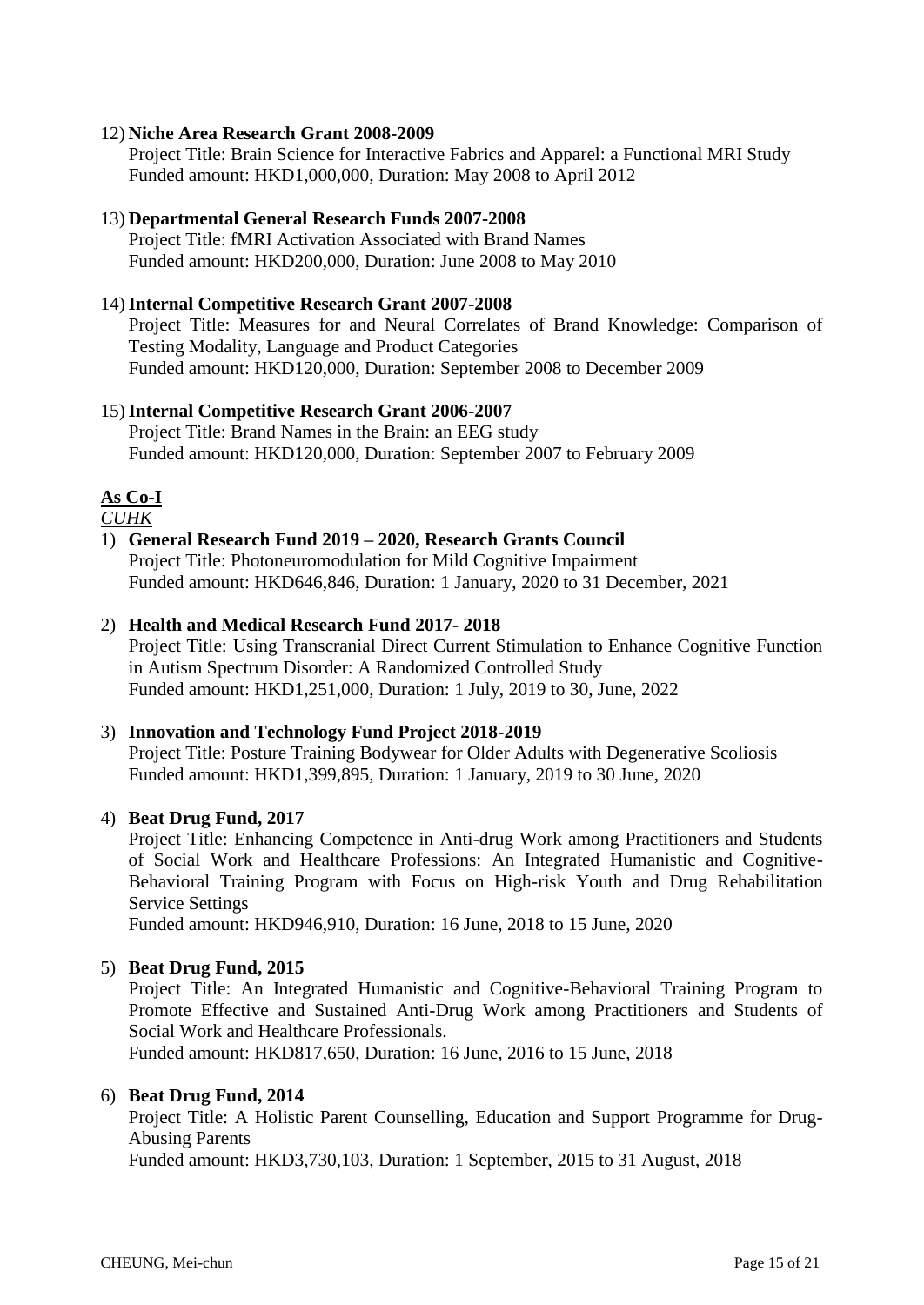## 7) **Knowledge Transfer Project Fund, 2014-15, CUHK**

Project Title: An Evidence-Based Neuropsychological Intervention for Mildly Cognitive/ Emotionally Deteriorating Elderly in Hong Kong Funded amount: HKD393,534, Duration: 1 April, 2015 to 30 September, 2016

### *PolyU*

#### 8) **Innovation and Technology Fund Project 2013-2014, ITC** Project Title: An Innovative Body-Mapping Tank Top equipped with biofeedback system for Adolescents with Early Scoliosis

Funded amount: HKD999,925, Duration: July 2014 to December 2015

9) **Internal Competitive Research Grant 2011-2012, PolyU** Project Title: Development of Antifungal Insoles by Using Highly Stable Selenium Nanoparticles (SeNPs) Funded amount: HKD150,264, Duration: August 2012 to July 2014

## 10) **Learning & Teaching Research Grant 2009-2010, PolyU**

Project Title: Engaged Learning Approach in Work-Integrated Education Funded amount: HKD100,000, Duration: July 2010 to Dec 2011

### 11) **Niche Area Research Grant 2008-2009, PolyU**

Project Title: Visual Perception of Beauty and Its Application in Fashion Design Funded amount: HKD1,959,200, Duration: May 2008 to April 2012

#### 12) **Niche Area Research Grant 2008-2009, PolyU**

Project Title: Multi-functional and Intelligent Textiles and Apparel Funded amount: HKD11,243,600, Duration: May 2008 to April 2012

#### 13)**Inter-Faculty Competitive Research Grant 2007-2008, PolyU**

Project Title: Perception of Facial Beauty and Its Relationship with Fashion Design Funded amount: HKD330,000, Duration: April 2008 to September 2011

#### 14)**Inter-Faculty Competitive Research Grant 2007-2008, PolyU**

Project Title: Promising Anti-Alzheimer's Dimer Bis(7)-tacrine: Molecular Characterization of Targeting Aberrant APP/Amyloid Cascade through Multiple Sites Funded amount: HKD160,000, Duration: June 2008 to June 2009

#### 15) **RGC CERG 2007-2008**

Project Title: Cortical synchronization associated with memory impairments in children with Autistic Spectrum Disorder Funded amount: HKD740,000, Duration: August 2007 to July 2009

#### 16) **RGC CERG 2005-2006**

Project Title: Cortical Electrodynamics Associated with Language and Social Impairment in Autism

Funded amount: HKD537,280, Duration: September 2005 to July 2007

## **RESEARCH CONTRACTS**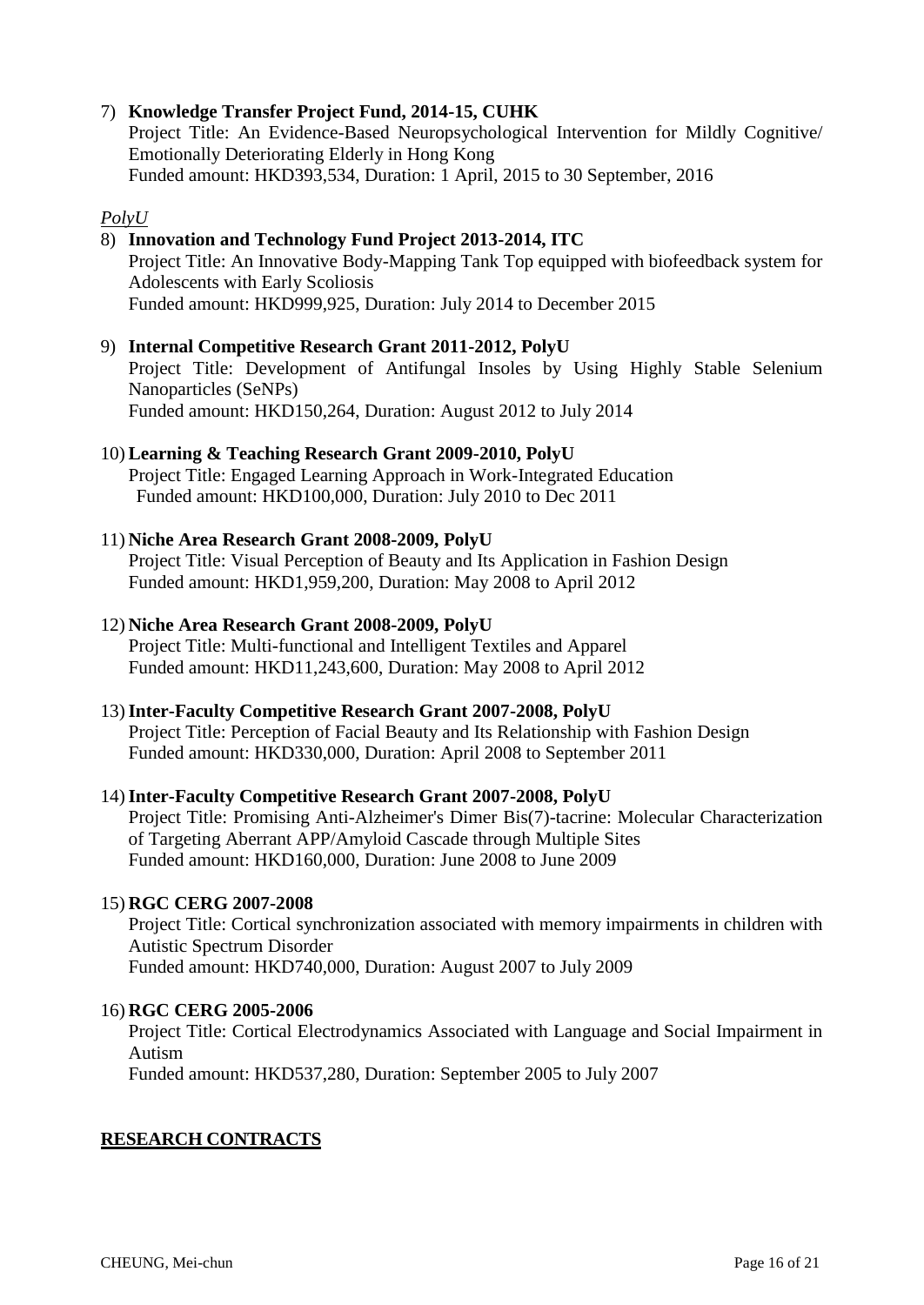1) Evaluative study on pilot project on strengthening support for persons with Autism and their parents/carers, granted by Social Welfare Department for the sum of HKD1,394,160.00 out of HKD1,394,160.00 (PI, 09 September, 2016 to 31 August, 2018)

## **AWARDS AND HONORS**

- 1) Vice-Chancellor's Exemplary Teaching Award 2018
- 2) Faculty of Social Science Exemplary Teaching Award 2018
- 3) Project Title: An Innovative Tank-top with Biofeedback System for Adolescents with Early Scoliosis
- Gold Medal The 45rd International Exhibition of Inventions, Geneva, Switzerland (29 March  $-2$  April, 2017)
- Special Award Romanian Association for Nonconventional Technologies, Bucharest, Romania presented at the  $45<sup>th</sup>$  International Exhibition of Inventions, Geneva, Switzerland (29 March – 2 April, 2017)
- 4) Project Title: Posture Correction Girdle for Adolescents with Early Scoliosis
- Gold Medal The 43rd International Exhibition of Inventions Geneva, Switzerland (15-19 April, 2015)
- A Diploma for the high scientific and technological level of the invention, Scientific Community of Romania (15 - 19 April, 2015)

#### **SERVICES TO GRANTINGAGENCIES**

Reviewer, Multi-Year Research Grant (MYFG2017-00127-FSS) awarded by University of Macau, Hong Kong (November to December 2016)

## **EDITORSHIP**

- 1) Journal of Language Research (2018-present)
- 2) Madridge Journal of Behavioral and Social Sciences (2018-present)
- 3) Archives of Neurology and Neuro Disorders (2018-present)
- 4) Journal of Alzheimer's, Parkinsonism and Dementia (2018 present)
- 5) International Journal of Autism & Related Disabilities (2018 present)
- 6) Global Scientific Research Journal of Anxiety And Depression (2018-present)
- 7) Research Advances in Brain Disorders and Therapy (2018-present)
- 8) Journal of Neurobehavioral Science and Psychiatric Disorders (2018-present)
- 9) Psychology Research and Behavior Management (Associate Editor, 2018 present)
- 10) Journal of Brain, Behavior and Cognitive Sciences (2017-present)
- 11) Annals of Behavioral Science (2015-present)
- 12) Asian Journal of Neuroscience (2013-present)
- 13) Advances in Neuroscience Research (2013-present)
- 14) Neuropsychology (Consulting Editor, 2013-present)
- 15) International Journal of Brain and Cognitive Science (2012-present)
- 16) International Journal of Psychological Studies (2011-present)
- 17) World Journal of Psychiatry (2011-2015)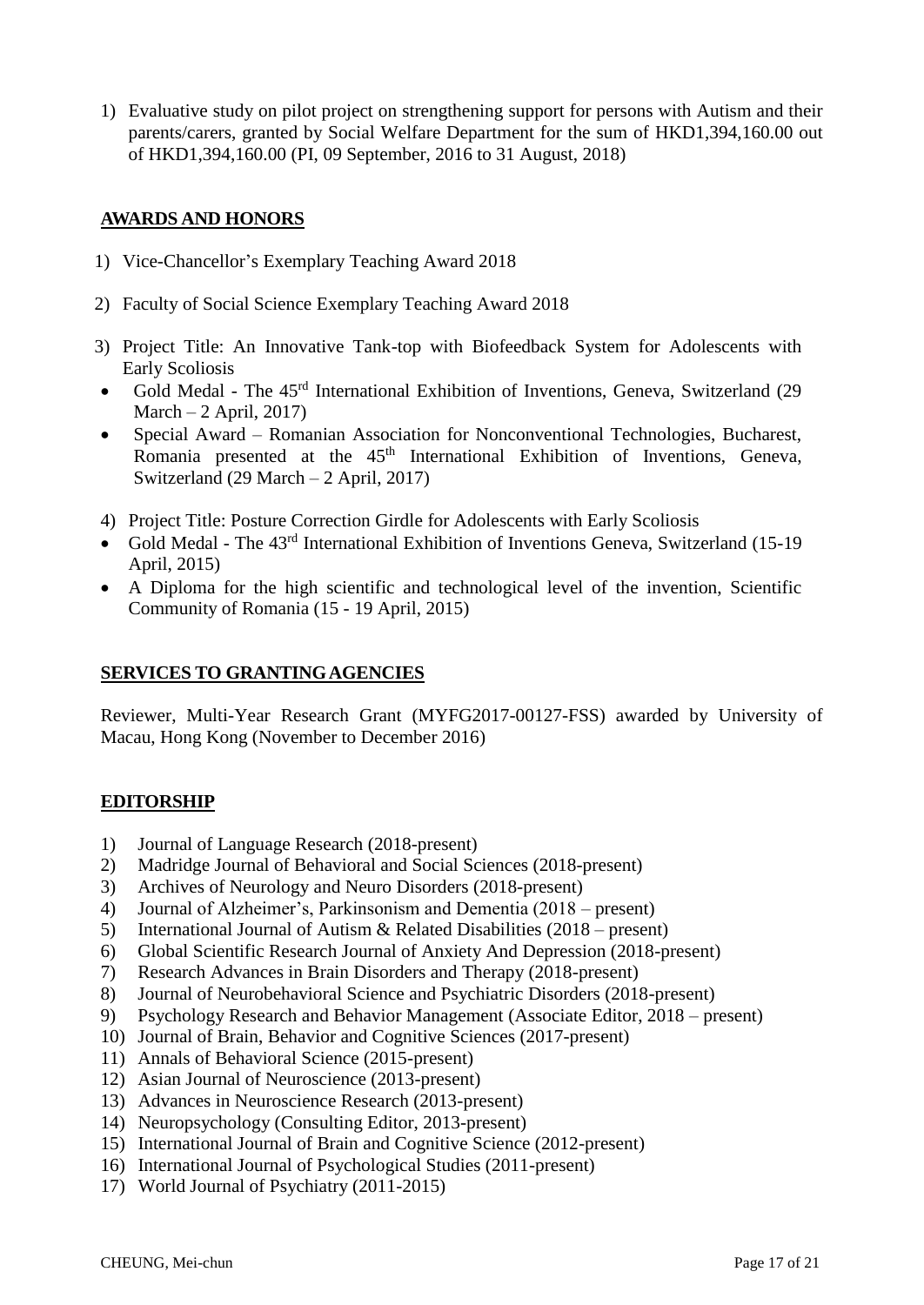18) World Journal of Neurology (2011-2015)

### **INVITED PRESENTATIONS/ LECTURES**

- 1) Invited Symposium presentation at the  $4<sup>th</sup>$  Annual Scientific Meeting of the Hong Kong Society of Biological Psychiatry (Hong Kong SAR, China), "Neuroimaging of memory processing in epilepsy", 8 – 9 January, 2010.
- 2) Lecture for Advanced Postgraduate Diploma in Education (Guidance and Counselling) Programme (offered by Hong Kong Institute of Educational Research, The Chinese University of Hong Kong), "Theoretical Perspective in Counselling", 2006-2007
- 3) Lecture for Advanced Postgraduate Diploma in Education (Guidance and Counselling) Programme (offered by Hong Kong Institute of Educational Research, The Chinese University of Hong Kong), "Theoretical Perspective in Counselling", 2005-2006.
- 4) Lecture for Advanced Postgraduate Diploma in Education (Guidance and Counselling) Programme (offered by Hong Kong Institute of Educational Research, The Chinese University of Hong Kong), "Theoretical Perspective in Counselling", 2004-2005.
- 5) Lecture for Master of Arts in Psychological Counselling and Psychotherapy (jointly offered by Departments of Psychology, The Chinese University of Hong Kong and Peking University, Beijing China), "Cognitive and Neuropsychological Assessment." 14 to 17 December, 2003.
- 6) Invited symposium presentation at International Psychogeriatric Association's Asia Pacific Regional Meeting (Hong Kong SAR, China), "Assessment on Dementia." 23-26 October, 2002.
- 7) Invited symposium presentation on Brain Plasticity, 24th Mid-Year Meeting of the International Neuropsychological Society (Stockholm, Sweden), "Mapping the Neuroplasticity of Memory", organized by Chan, A. & Cheung, M*.* 24-27 July, 2002.
- 8) Invited symposium presentation for Zhejiang University School of Medicine (Hangzhou, China), "Clinical Neuropsychology and Neuroimaging". 26-28 June, 2002.

## **CONFERENCE ORGANIZATION**

- 1) Scientific Committee Member, An International Conference on Neuropsychology: the East Meet the West, 20-23 May, 2003, Hong Kong
- 2) Program Committee Member, 34th Annual Meeting of International Neuropsychological Society, February 2006, Boston, MA, USA
- 3) Scientific Committee Member, The 86<sup>th</sup> Textile Institute World Conference, 18-21 November, 2008, Hong Kong

## **PROFESSIONAL SOCIETY ACTIVITIES**

Vice Chairperson, Hong Kong Neuropsychological Association (2004 – Present)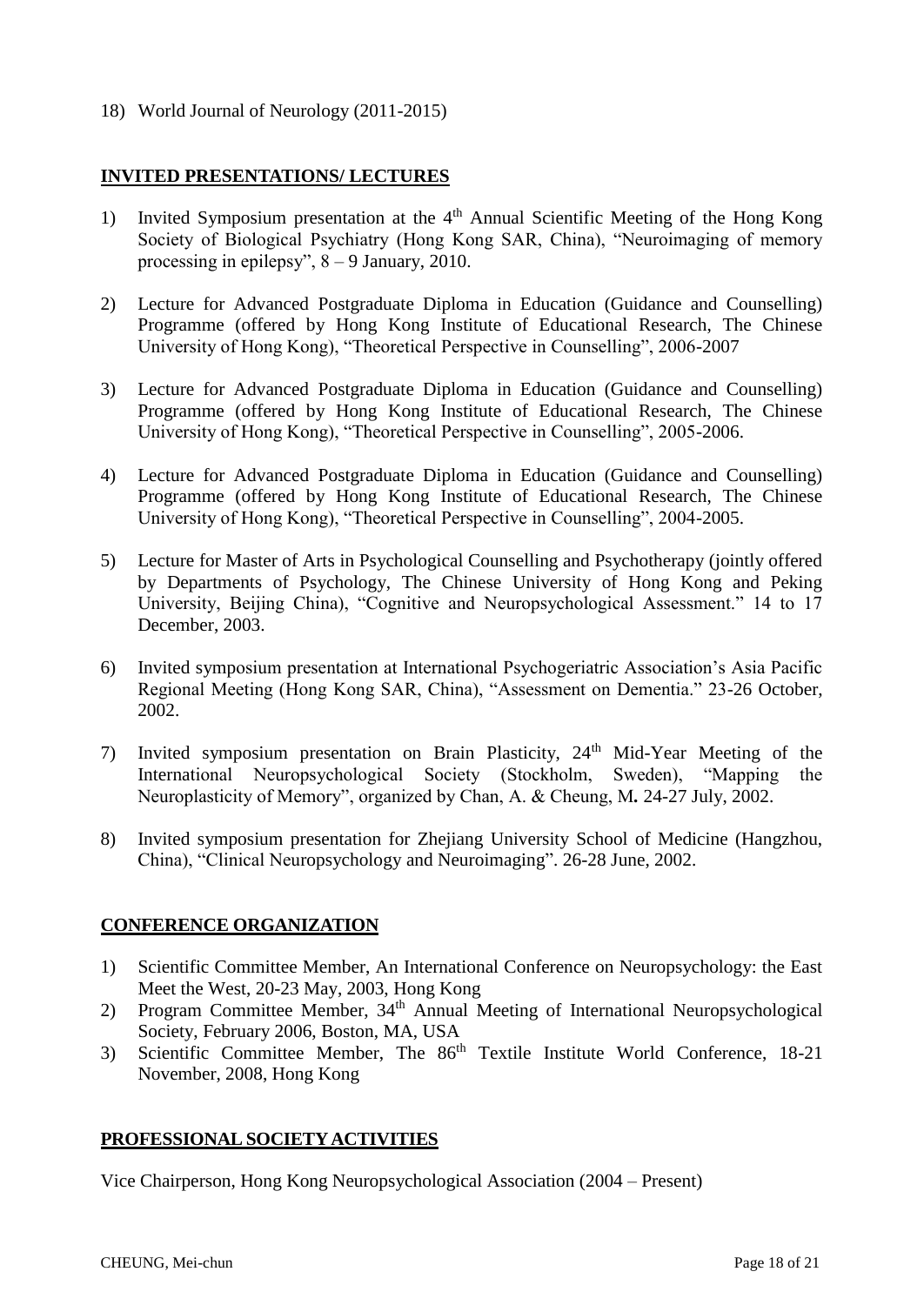## **VISITING / HONORARY EXTERNAL APPOINTMENTS**

Honorary Senior Clinical Psychologist, Kwai Chung Hospital without remuneration (October 2015 to April 2017)

**POSTGRADUATE STUDENTS** (Please refer to Teaching File for further details)

## **Graduated MPhil students (Total: 1)**

## **INTERNAL SERVICE**

## **Department**

- 1) Panel Member, Harold Ho Memorial Scholarship in Social Work, 2018/2019 (02 October, 2018 - Present)
- 2) Chairperson, Committee on Departmental Resources, Department of Social Work, The Chinese University of Hong Kong (01 September, 2018 - Present)
- 3) Academic Advisor (Level II), Undergraduate Programme (Chung Chi College), Department of Social Work, The Chinese University of Hong Kong (01 September, 2018 - Present)
- 4) Committee Member, Student-Staff Consultation Committee for Undergraduate Programme, Department of Social Work, The Chinese University of Hong Kong (01 September, 2018 - Present)
- 5) Member, Madam Tan Jen Chiu Fund Committee, Department of Social Work, The Chinese University of Hong Kong (01 September, 2018 to 31 August, 2019)
- 6) Committee Member, Committee on MSSc in Social Work Programme, Department of Social Work, The Chinese University of Hong Kong (25 June, 2017- Present)
- 7) Panel Member, Admission Interview for Postgraduate Programme (03 February, 2015; 16 December, 2016)
- 8) Panel Member, Selection Interview for Non-local Placement (24 October, 2016; 31 October, 2017; 19 September, 2018)
- 9) Panel Member, HSBC Social Work Scholarship Interview (25 November, 2016; 24 March, 2017; 13 December, 2017; 16 March, 2018)
- 10) Speaker for Admission Talk, Department of Social Work, Info Day (14 October, 2017; 20 October, 2018)
- 11) Academic Advisor (Level 1), MSSc Part-time Year 3, Department of Social Work, The Chinese University of Hong Kong (01 September, 2016 to 31 August, 2017)
- 12) Academic Advisors, Level 1, Postgraduate Programme (MSSc part-time Year 2 students), Department of Social Work, The Chinese University of Hong Kong, Hong Kong (01 September, 2015 to 31 August, 2016)
- 13) Facilitator and Coordinator, US-HK 2015 Conference: Putting aging research & clinical practice in cultural context (05 January, 2015 to 06 January, 2015)
- 14) Guest Speaker, Family and Group Practice Research Center (November 2014 Present)
- 15) Acting Chairperson, Acting Chairperson (30 October, 2014 to 1 November, 2014)
- 16) Programme Coordinator, The Research Programme for Aging and Elderly Care (01 September, 2014 - Present)
- 17) Acting Graduate Division Head, Acting Chairperson (7 July, 2014 to 9 July, 2014)
- 18) Acting Chairperson, Acting Chairperson (6 July, 2014 to 9 July, 2014)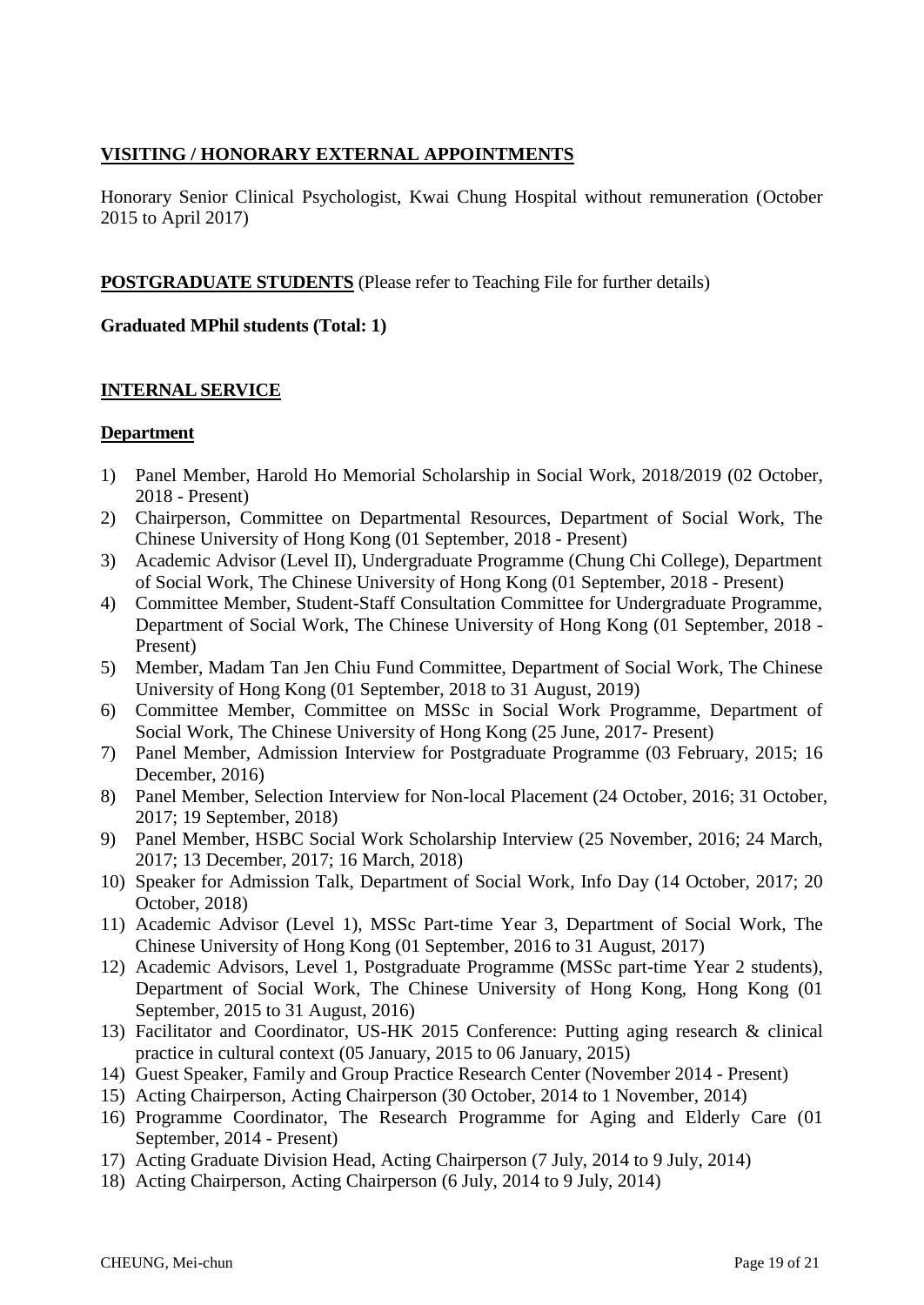- 19) 社會工作系學生臺灣社會福利考察交流團顧問 (25 May, 2014 to 1 June, 2014)
- 20) Member, CUHK Social Work Alumni Association (25 March, 2014 Present)
- 21) Panel Member, Admission Interviews for Undergraduate Programme (10 February, 2014 Present)
- 22) Committee Member, Undergraduate Programme & Curriculum Committee (UPCC), Department of Social Work, The Chinese University of Hong Kong (2 January, 2014 - Present)
- 23) Committee Member, Admissions Committee, Department of Social Work, The Chinese University of Hong Kong (2 January, 2014 - Present)
- 24) Committee Member, Assessment Panel, Department of Social Work, The Chinese University of Hong Kong (2 January, 2014 - Present)

#### **Faculty**

- 1) Panel Member, Faculty Interview of College Big Scholarships 2018/2019 (SSF) (15 September, 2018)
- 2) Reviewer of Teaching Quality Assessment, Peer Review for Advancement to Senior Lecturer - Dr. Lee Ka Kiu in Department of GPA (15 November, 2016)

#### **College**

- 1) College Coordinator, Chung Chi College (2018- Present)
- 2) Panel Member, Wan Yat Shing Outstanding Social Service Memorial Award 2018/2019 (27 February, 2019)
- 3) Panel Member, Chau Chi Chai Memorial Scholarship 2017/2018 (29 January, 2018)
- 4) Procession Member, Chung Chi Graduation Ceremony (16 November, 2017; 15 November, 2018)
- 5) Interview Panel Member, Student Visitor Programme Committee, Chung Chi College (16 February, 2017 - Present)
- 6) Procession Member, Founder's Day Thanksgiving Service, Chung Chi College (28 October, 2016; 26 October, 2018)
- 7) Committee Member, Student Visitor Programme Committee, Chung Chi College (1 September, 2015 - Present)
- 8) Interview Panel Member, Student Services Awards Sub-Committee, Chung Chi College (25 February, 2015 - Present)
- 9) Committee Member, Student Services Awards Sub-Committee. Chung Chi College (29 May, 2014 - Present)
- 10) Participant of College Assembly and other activities, Chung Chi College (5 September, 2014 - Present)

#### **University**

- 1) Third-cycle Undergraduate Programme Reviews 2015-16 to 2018-19 for B. Sc. Programme in Environmental Science (Faculty of Science), Panel Member (28 November, 2017)
- 2) Third-cycle Undergraduate Programme Reviews 2015-16 to 2018-19 for B. Sc. Programme in Exercise Science and Health Education (Department of Sports Science and Physical Education, Faculty of Education), Panel Member (25 April, 2017)
- 3) Programme Review for Professional Diploma Programmes in Guidance and Counselling, Parent Education, School Discipline and Classroom Management (Hong Kong Institute of Educational Research), Chairperson (16 April, 2015)